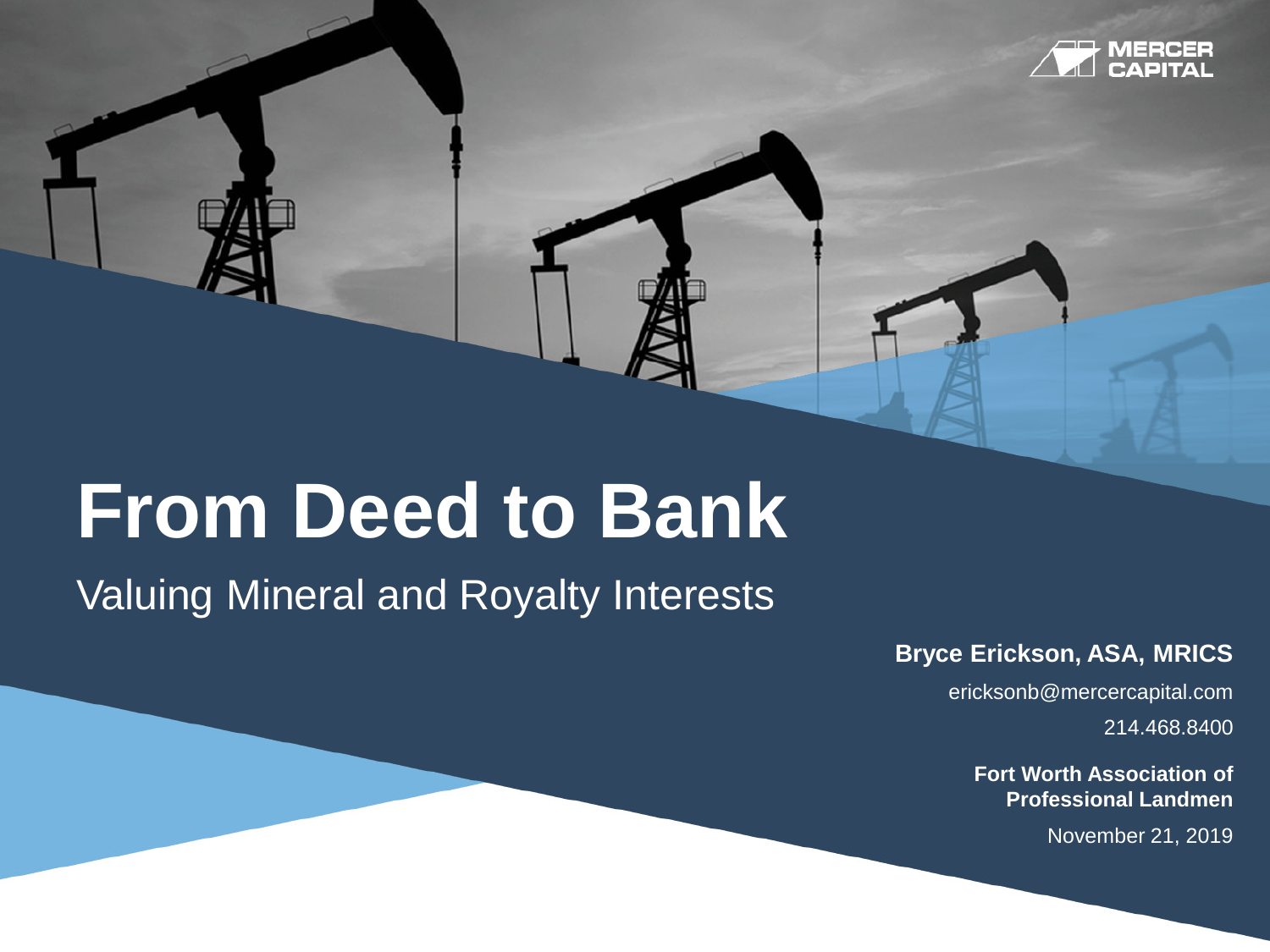

### **About the Presenter**



**Bryce Erickson, ASA, MRICS** Senior Vice President 214.468.8400 ericksonb@mercercapital.com

Bryce leads Mercer Capital's Oil & Gas Industry Group. He is a regular contributor to Mercer Capital's blog, *Energy Valuation Insights* and the Energy sector of *Forbes.com* addressing valuation and economic trends in the oil & gas industry. He has over 20 years of oil and gas industry and valuation experience both in the U.S. and internationally. He has presented on upstream, mineral and royalty valuation issues on multiple occasions.

Bryce provides oil and gas companies, midstream operators, and oilfield servicers, as well as mineral & royalty owners, with corporate valuation, asset valuation, litigation support, transaction and due diligence advisory, and other related services.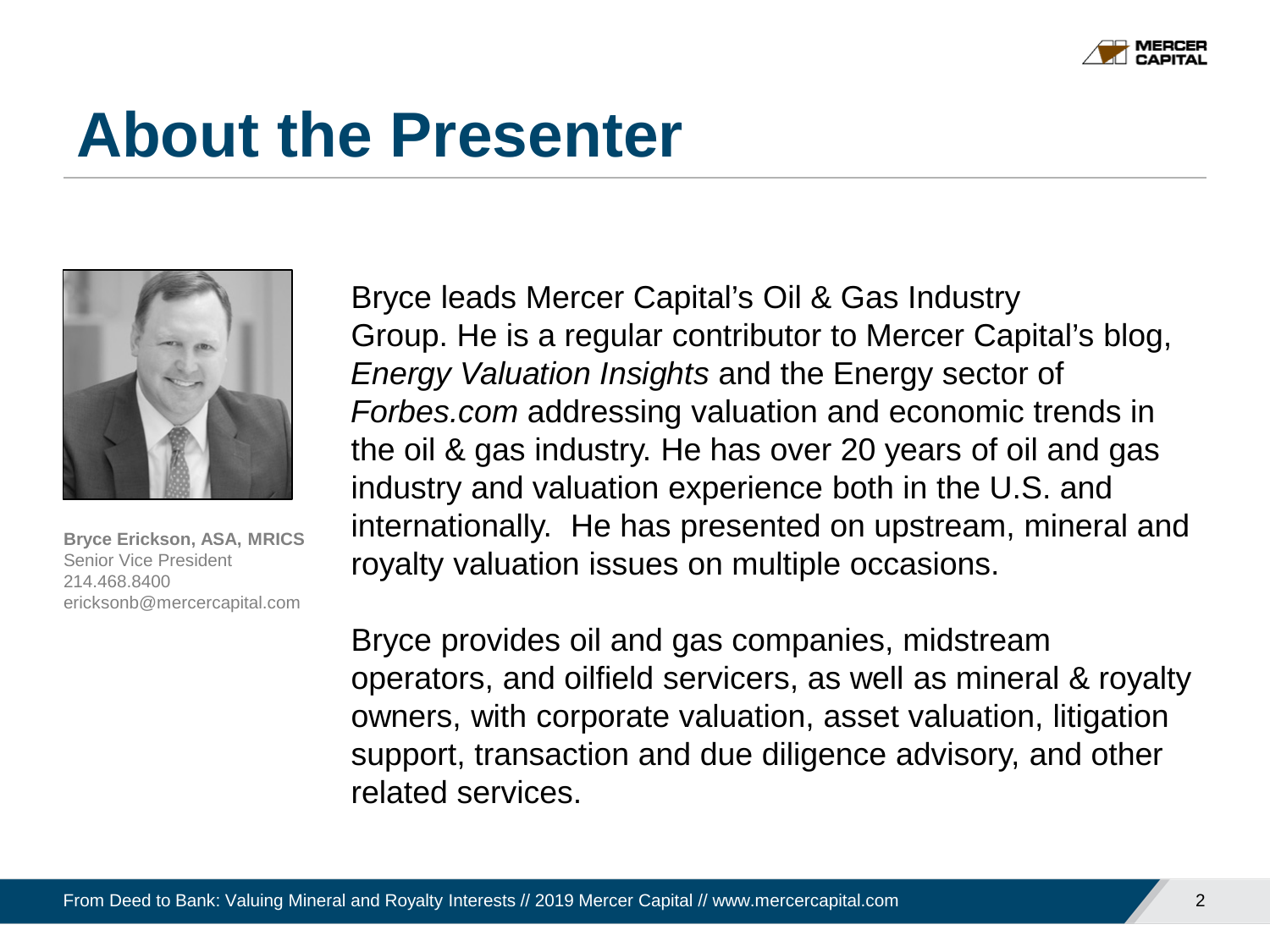

## **Putting A Number On It:**

How to Value a Mineral Interest

- Overview of Mineral Space & Value Considerations
- Methodologies: Different Interests Different **Methods**
- DCF Dashboard
- **Examples**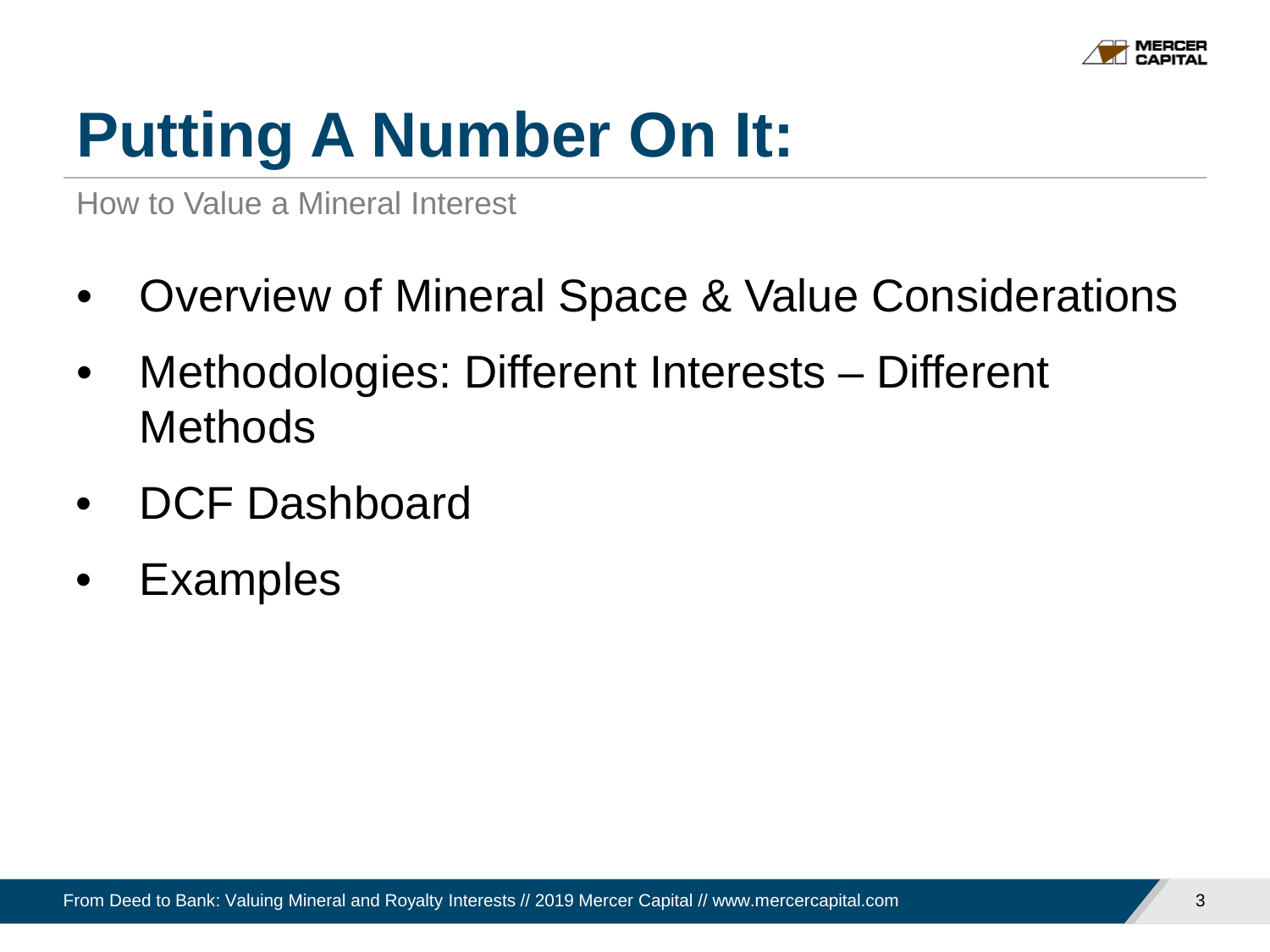

### **Mineral / Royalty A&D Trends Over Time**

| <b>Timeline</b>                                                                    |   |                                                                     |                                |
|------------------------------------------------------------------------------------|---|---------------------------------------------------------------------|--------------------------------|
| $2004 - 2011$ :                                                                    | ❏ | E.g. - 5 states, 50 counties, 5,000 wells                           |                                |
| <b>Highly Diversified</b><br>Packages                                              |   | Flat production profile / conventional                              |                                |
|                                                                                    |   | Traded on a cash flow multiple                                      |                                |
|                                                                                    | ❏ | Bakken minerals enter the picture                                   | Deals                          |
| 2012 - Mid 2014:                                                                   | ❏ | DCF analysis more important as buyers<br>model all future locations | of All US                      |
| <b>Emergence: Minerals in</b><br><b>Unconventional Basins</b>                      | ❏ | PDP now only a piece of the equation                                |                                |
|                                                                                    |   | Midland and Delaware mineral positions<br>quietly aggregated        | $\%$                           |
|                                                                                    |   |                                                                     | $\sigma$                       |
|                                                                                    | ❏ | Enter Viper / changed the game                                      | 8g                             |
| Mid 2014 - Mid 2017:                                                               | □ | \$/acre valuations / minimal cash flow                              |                                |
| Delaware / Midland<br><b>Basins Change Mineral</b>                                 | ❏ | Acreage flips prevalent                                             |                                |
| Landscape                                                                          | □ | No historical cadence for operators                                 |                                |
|                                                                                    | ❏ | Limited data for type curve development                             | <b>Mineral / Royalty Deals</b> |
|                                                                                    | ❏ | Ground game increasingly difficult                                  |                                |
|                                                                                    | □ | Attention focused on next 12-24 mo. CF                              |                                |
| <b>Mid 2017 - Present:</b><br><b>Buyer Sophistication</b><br>Reaches New Heights / | ❏ | Future development cadence driving<br>valuations                    |                                |
| <b>Valuations Impacted</b>                                                         | ❏ | <b>Operator matters</b>                                             |                                |
|                                                                                    |   | Well-defined type curves on proven<br>benches                       |                                |

#### **Historical Mineral / Royalty A&D Activity**



From Deed to Bank: Valuing Mineral and Royalty Interests // 2019 Mercer Capital // www.mercercapital.com 44 April 1997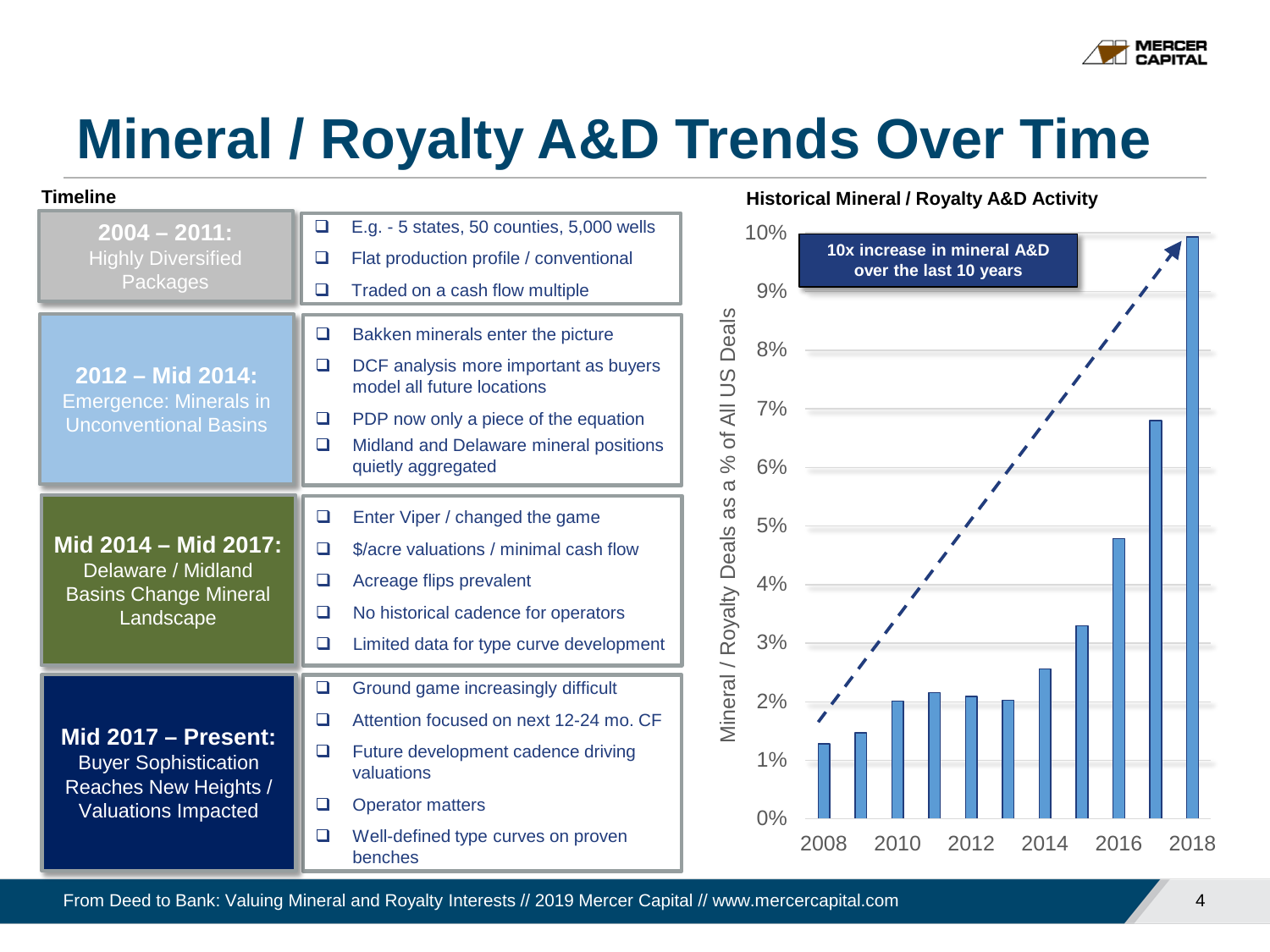

### **What Are Mineral Interests?**

**"** The ownership of all rights to gas, oil, and other minerals at or below the surface of a tract of land

– U.S. Mineral Exchange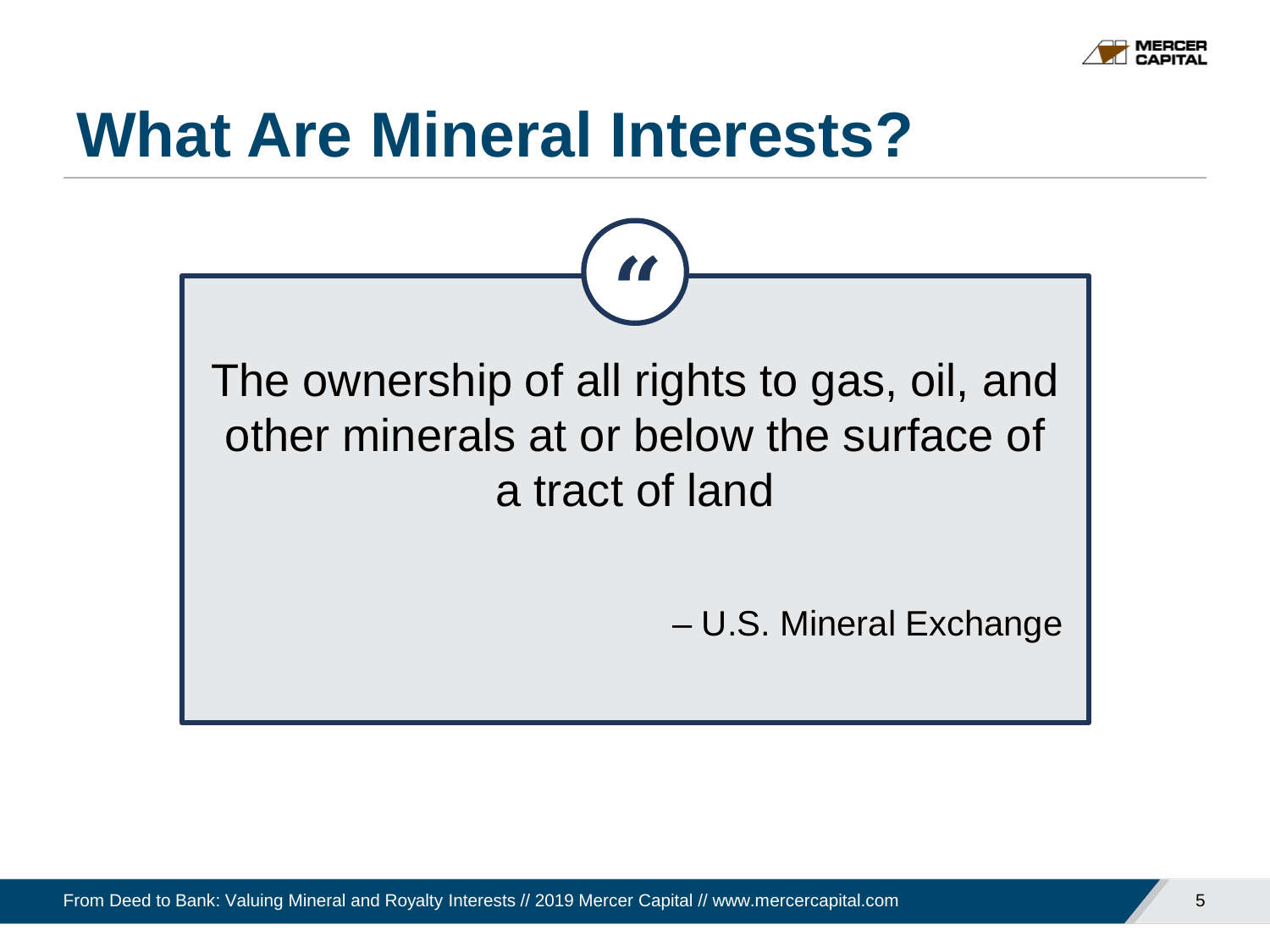

## **Why Do Minerals Transact?**

|                                                                    | THE OWNERSHIP TRANSFER MATRIX                                                                                    |
|--------------------------------------------------------------------|------------------------------------------------------------------------------------------------------------------|
| <b>VOLUNTARY</b><br><b>(THINGS YOU</b><br><b>MAKE HAPPEN)</b>      | Sale to Outside Investor(s)<br>Gifting Programs<br>Asset Transfer<br>Collateralization<br><b>Liquidity Needs</b> |
| <b>INVOLUNTARY</b><br><b>(THINGS THAT</b><br><b>HAPPEN TO YOU)</b> | <b>Divorce</b><br>Bankruptcy<br>Death                                                                            |

- Asset Level (Entity considerations wouldn't be prudent at this juncture)
- Royalty / ORRI / Non-Producing Minerals
- Producing / Non-Producing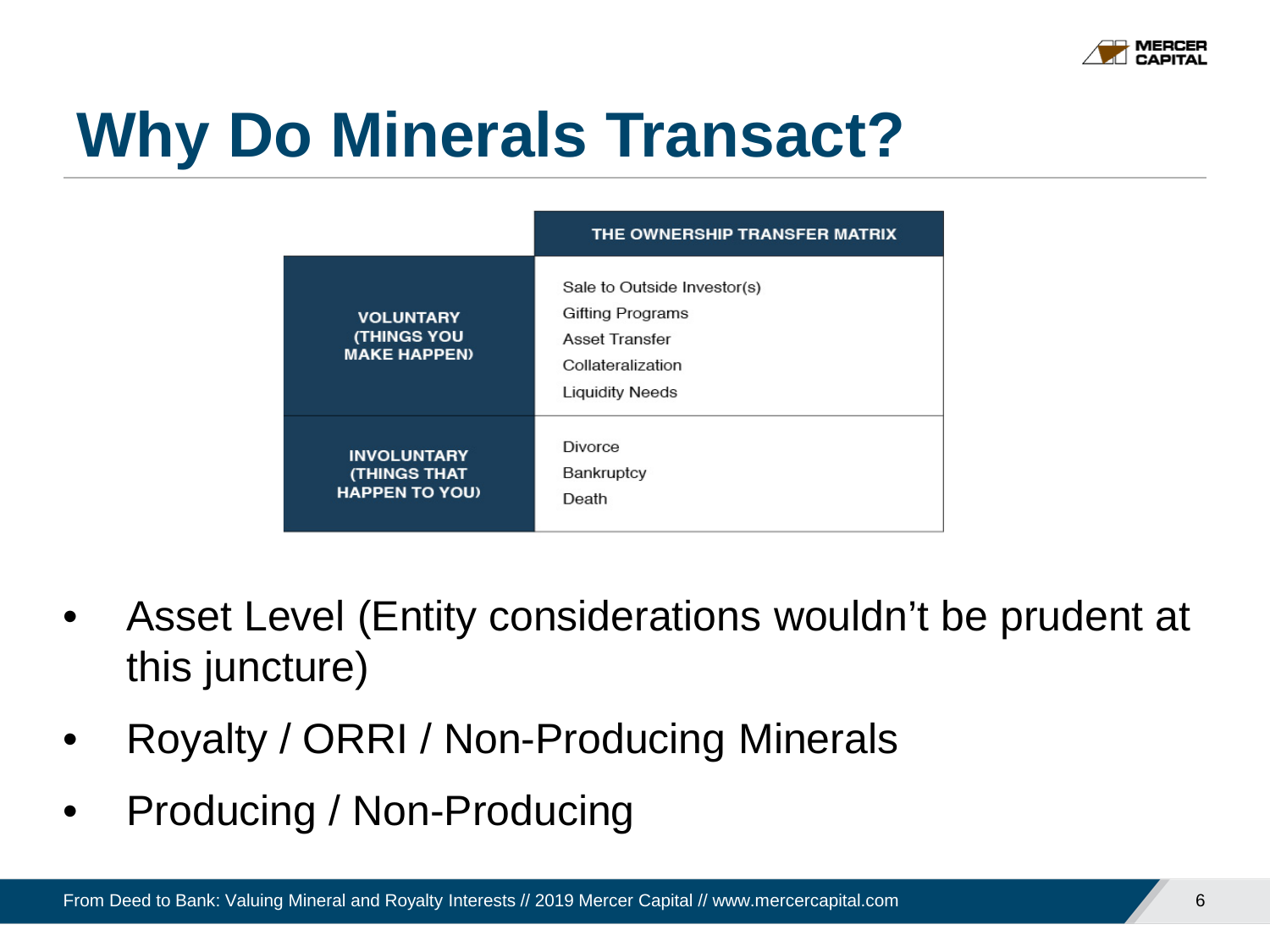

### **Considerations in Valuing Oil & Gas Interests**

### Summary of Treasury Reg 1.611-2(g) & GAAP Fair Value Standards

| <b>Considerations for an</b><br><b>Oil and Gas Valuation</b>                                 | <b>Description</b>                                                         | <b>Other Necessary</b><br><b>Items</b> | <b>Description</b>                                                      |  |
|----------------------------------------------------------------------------------------------|----------------------------------------------------------------------------|----------------------------------------|-------------------------------------------------------------------------|--|
| Maps and descriptions of property                                                            | Number of acres by reserve type                                            |                                        | Revenue generated from                                                  |  |
| History of the property                                                                      | Lease terms                                                                | Sales history                          | reserves over the last five                                             |  |
|                                                                                              | Date of initial acquisition and cost basis<br>Cost of mineral improvements |                                        | vears                                                                   |  |
| Valuation date                                                                               |                                                                            | Historical oil and gas<br>prices       | Important in understanding<br>benchmark price differentials             |  |
| Accounting information                                                                       | Allocation of value and/ or cost to the mineral property and               |                                        |                                                                         |  |
|                                                                                              | property improvements                                                      | <b>Future NYMEX</b>                    | Important in estimating future<br>cash flow                             |  |
|                                                                                              | Method used to determine property improvements                             | pricing                                |                                                                         |  |
|                                                                                              | Depletion/depreciation expense details                                     |                                        |                                                                         |  |
| Reserve estimates                                                                            | Break down of reserves by mineral type (oil, gas, NGL)                     |                                        |                                                                         |  |
|                                                                                              | Break down of reserves by classification (PDP, PDNP,                       | <b>Fair Value (GAAP)</b>               | <b>ASC 820</b><br>"The amount at which an asset                         |  |
|                                                                                              | PUD <sub>s</sub> )                                                         |                                        | (or liability) could be bought (or<br>incurred) or sold (or settled) in |  |
|                                                                                              | Other pertinent geological information                                     |                                        |                                                                         |  |
| Reserve characteristics                                                                      | Number of producing zones and average depth of each                        | Standard                               | a current transaction between<br>willing parties, that is, other        |  |
| Operating conditions                                                                         | Changes in proration, flooding, vacuum, etc.                               |                                        | than in a forced or liquidation                                         |  |
| Details regarding previous<br>transactions                                                   | Including dates of transactions and the terms of the leases                |                                        | sale."                                                                  |  |
| Type of interest (royalty, overriding royalty, working interest)<br>Interest characteristics |                                                                            | Proven Reserves:                       | Typically the discounted cash<br>flow method                            |  |
|                                                                                              | Percent/fraction of interest owned                                         |                                        |                                                                         |  |
| Well descriptions                                                                            | Number of wells, date of completions, and/ or abandonment                  | Unevaluated<br>Acreage:                | Typically the comparable                                                |  |
|                                                                                              | Annual production per well per day                                         |                                        | transaction method                                                      |  |

From Deed to Bank: Valuing Mineral and Royalty Interests // 2019 Mercer Capital // www.mercercapital.com 7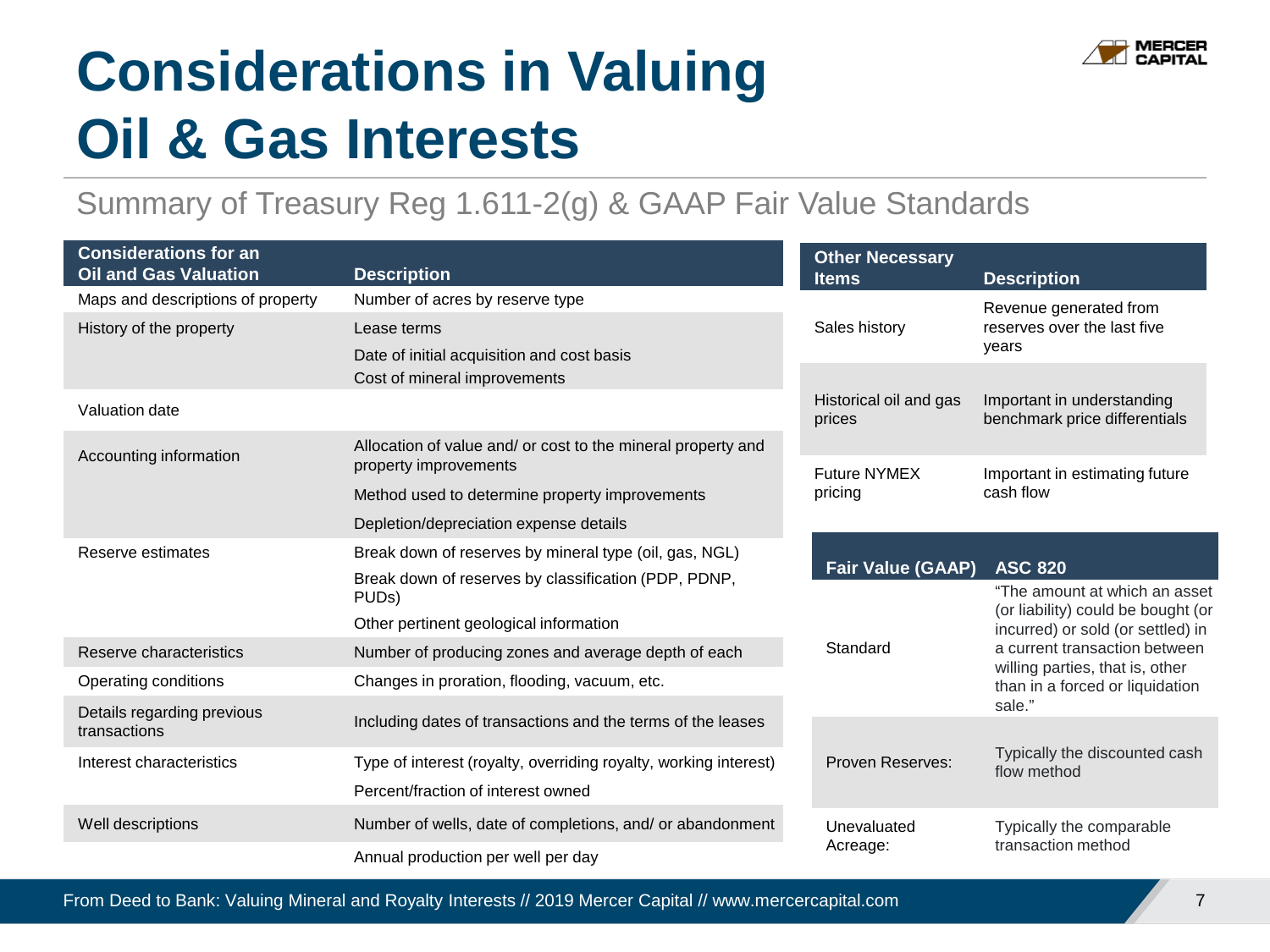

### **Considerations in Valuing Oil & Gas Mineral Interests**



#### **Non-Producing – PUD's:**

- Income DCF
- Market Comparable Transactions

• Income/Market Hybrid - Lease Bonus Method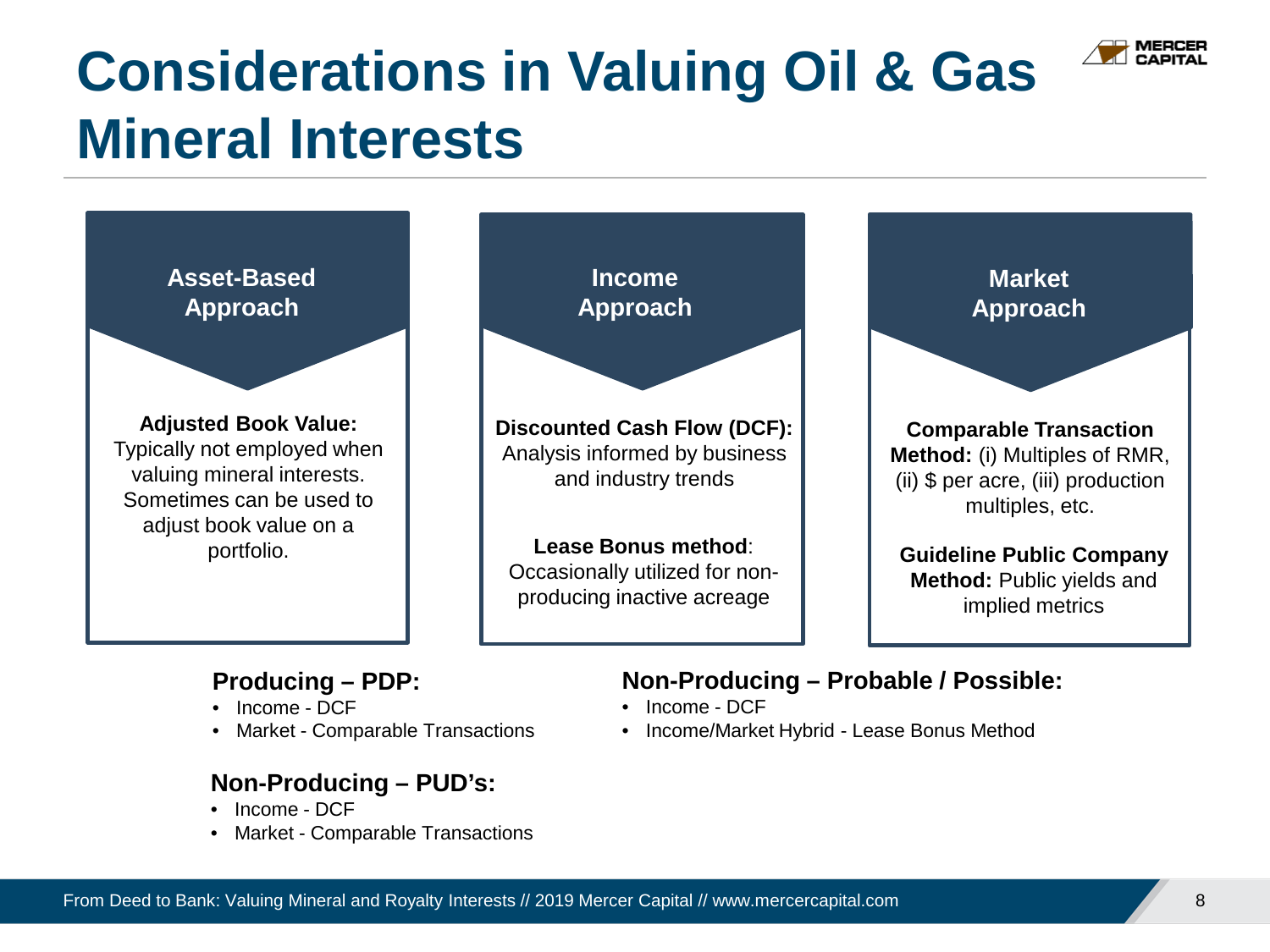

### **General Methodologies by Basin**

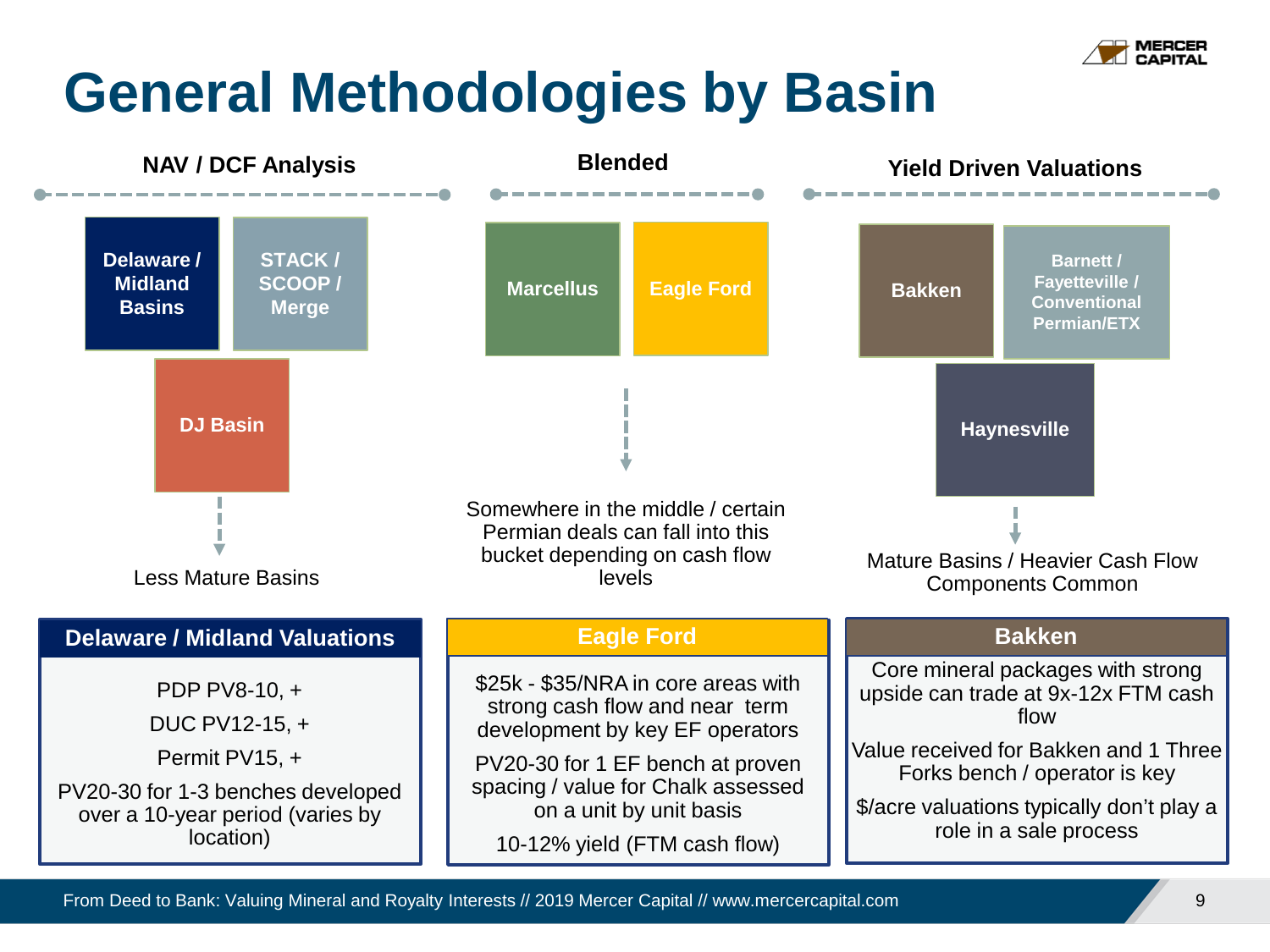

### **Why the Valuation Approach Differs in the Permian vs. Other Plays: Basin Lifecycle**



From Deed to Bank: Valuing Mineral and Royalty Interests // 2019 Mercer Capital // www.mercercapital.com 10 10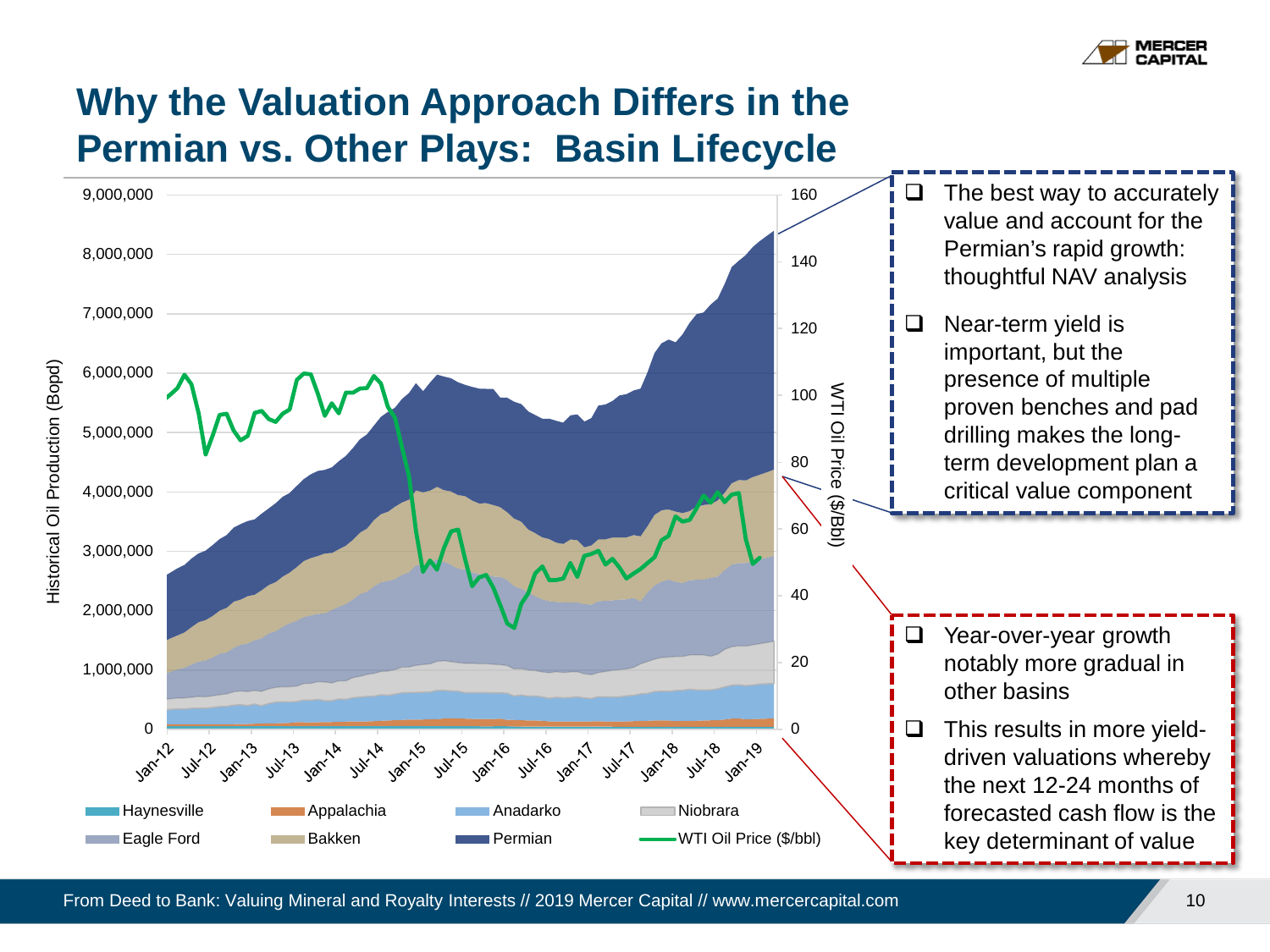

## **Methodology Comparisons**

Good Comparable Transactions are Best (But Can Be Rare) – Otherwise the DCF is Prominent

### **DCF: (SPEE says its most utilized method)**

- Strength: is the purest and most intrinsic method but may not always be the best method
- Weakness: lots of assumptions

### **Comparable Transactions & Guideline Public Data:**

- Strength: Simple and Relevant
- Weakness: Devil is in the details and what is a "comparable"?

### **Interplay:**

- Methods and inputs have symbiotic and interchangeable relationships to each other and can/should be tested against each other for reasonableness
	- Public Yields / Returns
	- Implied Pricing Metrics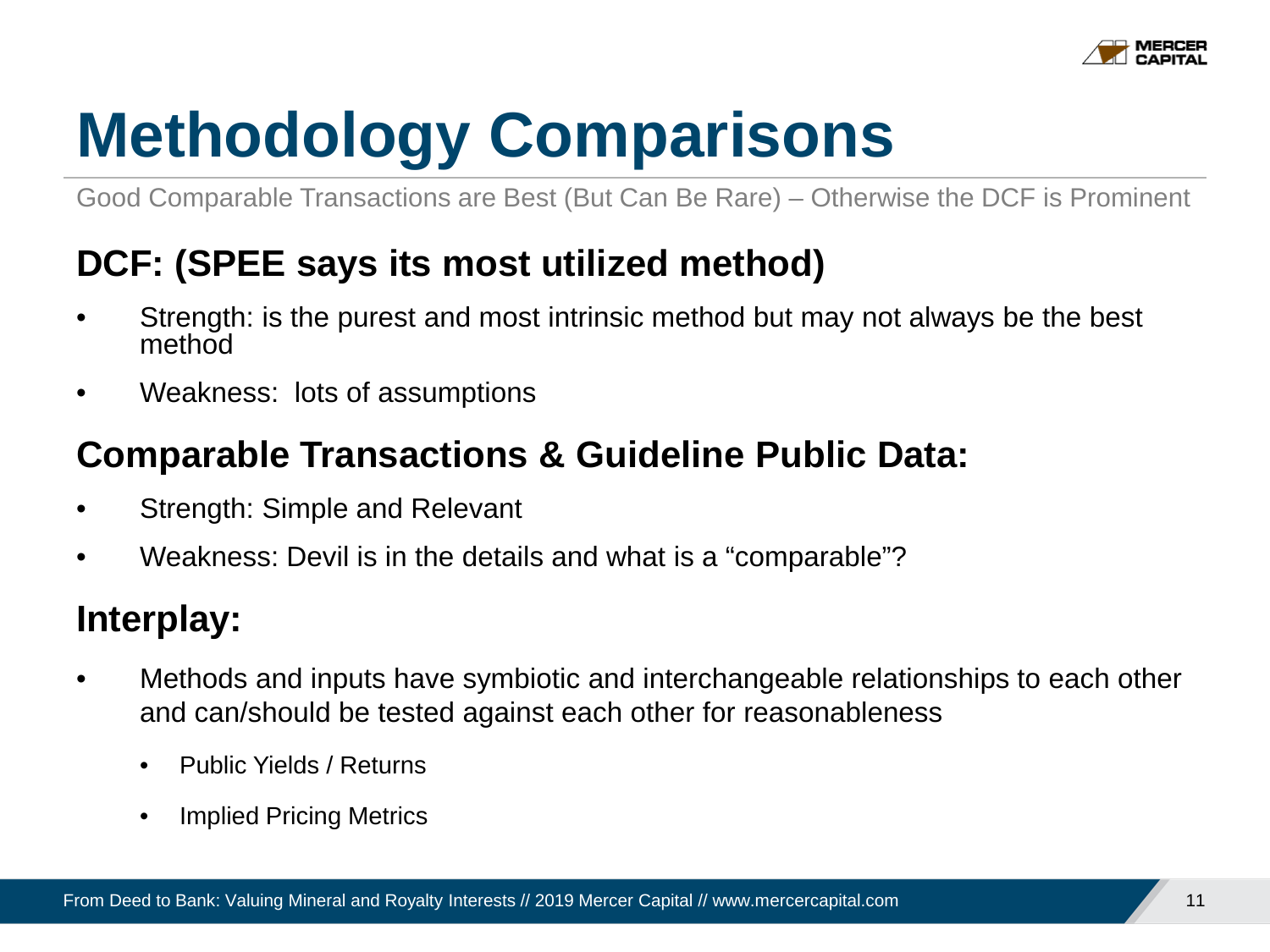

## **DCF "Dashboard"**

Critical Inputs To A Mineral Oriented Discounted Cash Flow Model

### **5 Key Component Areas and Assumptions:**

- 1. Ownership Interest
- 2. Production Oriented Assumptions
- 3. Pricing / Differentials / Post-Production Deductions
- 4. Expected Returns (PDP / DUC-Permits / P2-P3)
- 5. Timing of Production / Drilling (PDP / DUC-Permits / P2-P3)

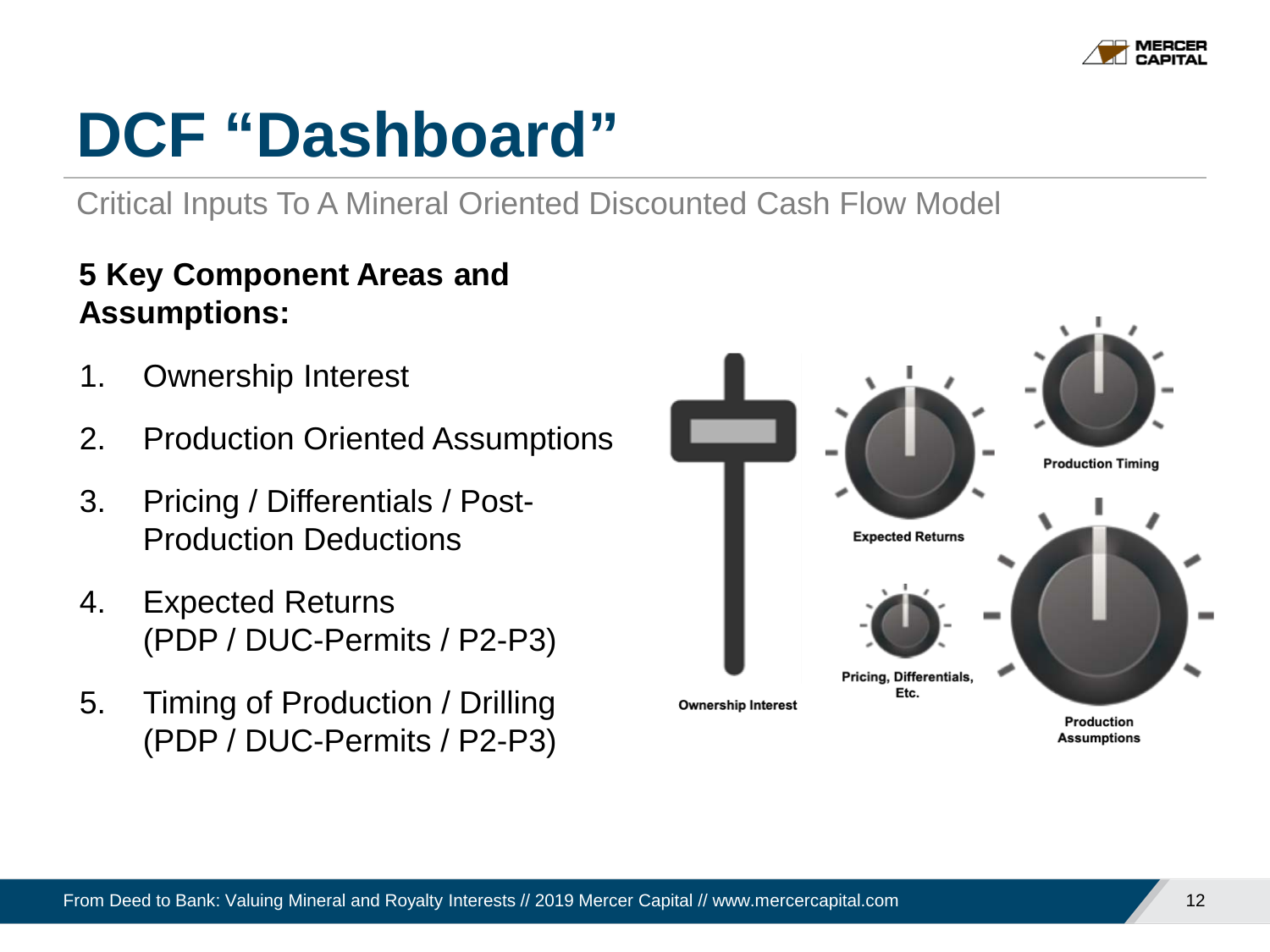

## **Ownership Interests**

Know What You Own (Or What You're Buying)



**Ownership Interest** 

- Deed
- Lease
- Pooling
- Division Orders
- Net Revenue Interest
- "Cleanliness" of Title

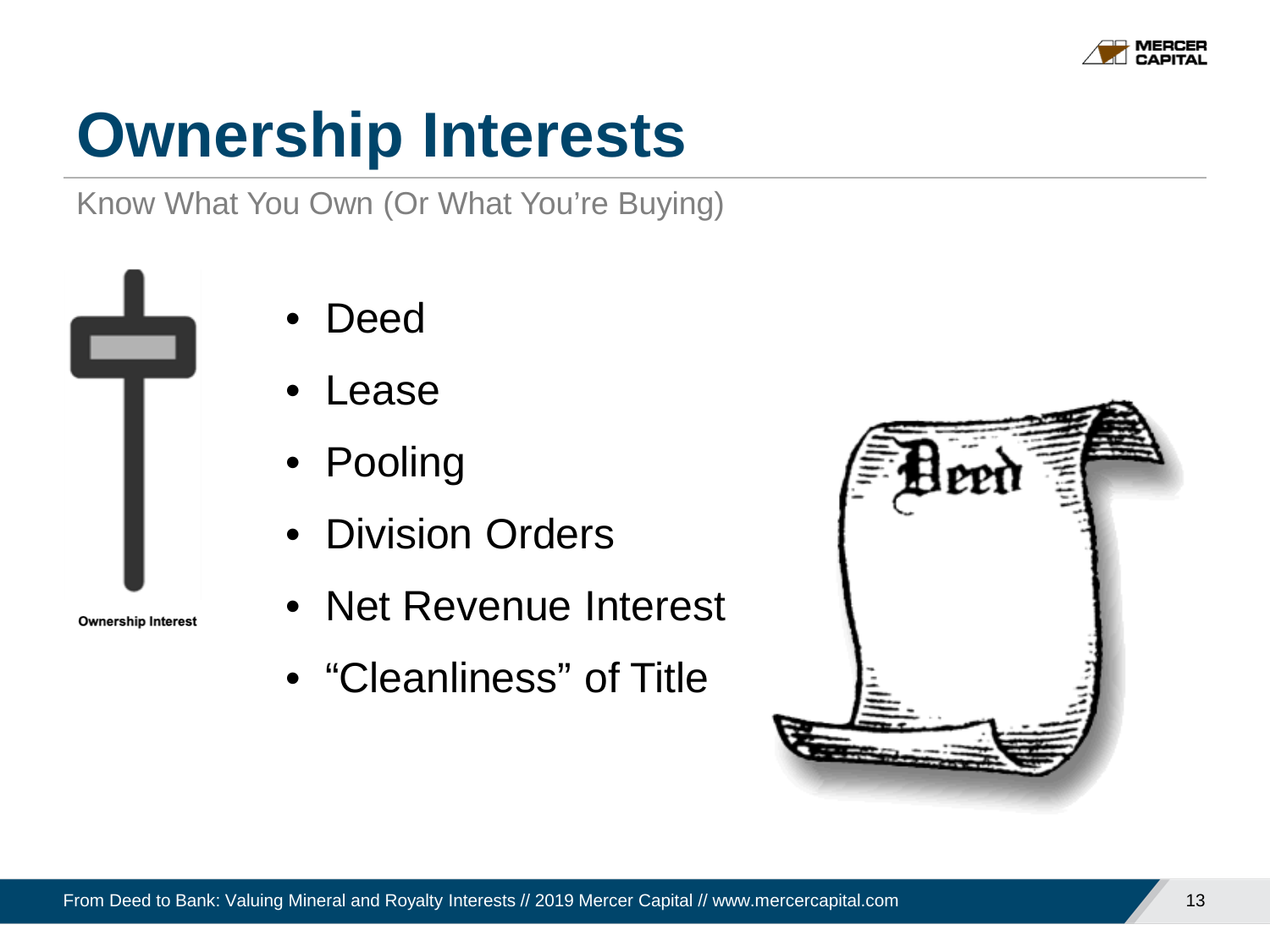

### **Knowledge is Value: Know Your Assets**

- $\Box$  How are you converting NMAs to NRAs?
- What is the current cash flow and what do the next 1-3 years look like?
- $\Box$  In the same breath, what is your total DUC and Permit Count?
- $\Box$  Can you walk me through your historical and forecasted development timing?
- $\Box$  Does your acreage support long-lateral development
- $\Box$  For both the Delaware and Midland Basins, who are my operators?
- $\Box$  Can you explain your type curve methodology?
- $\Box$  What's your average tract size?
- $\Box$  What do your permit-to-spud and spud-to-completion times look like by operator?

**Valuation Questions in Today's Mineral Space**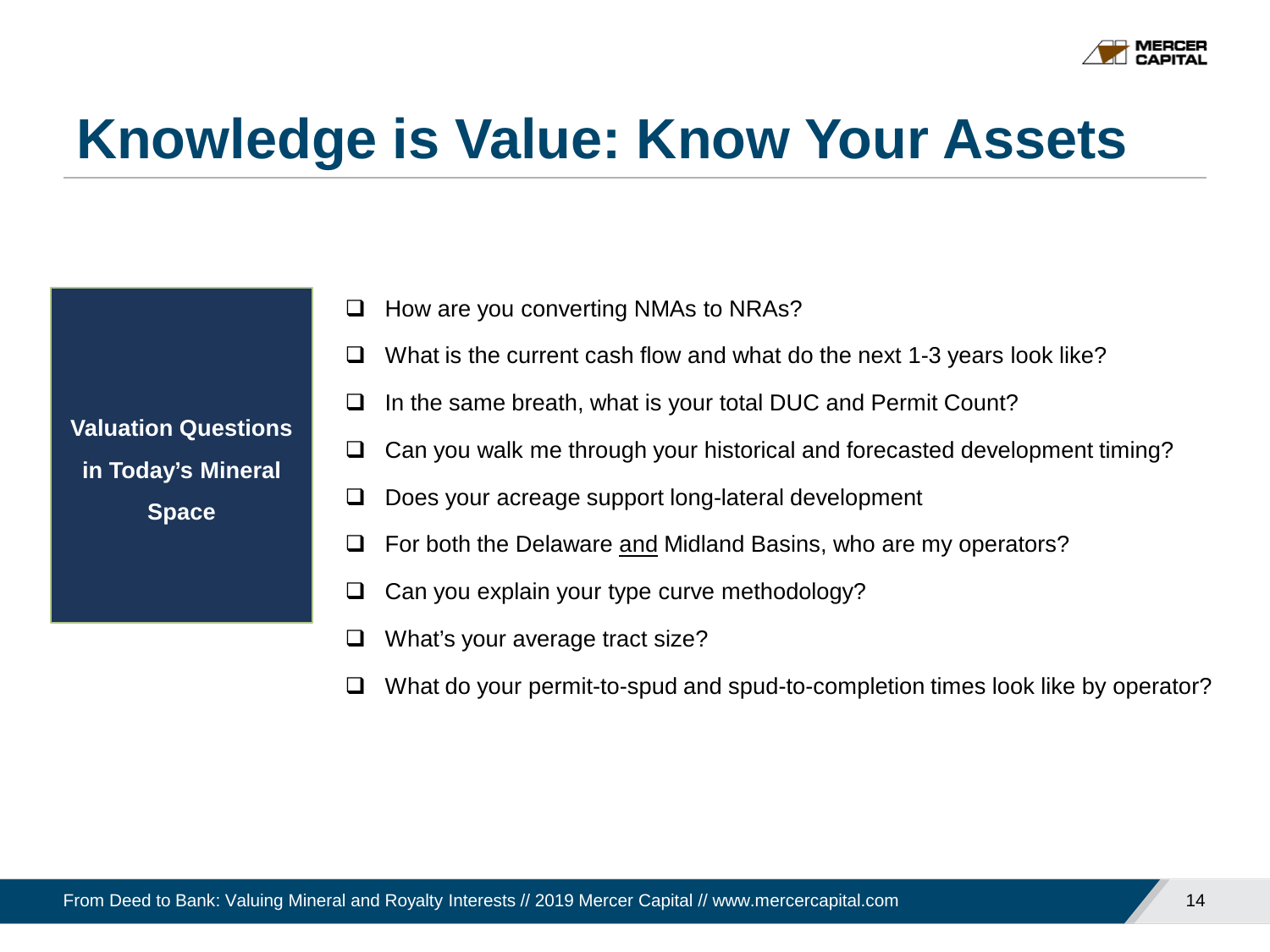

## **Production Assumptions**

### Estimating What & How Much to Value

#### **PDP:**

- Location on Decline Curve?
- What is Overall Decline Curve?
- Production Issues?

**PUD's:** (critical analysis is lynchpin)

- Comparable activity
- DUC's / Permits
- Well Spacing / Operator / Parent-Child
- $\bullet$  IP rates
- Decline curve
- Mix of hydrocarbons

#### **Probable / Possible:**

- Wilderness of Uncertainty
- Diminishing Acreage Values? (Market / Lease Bonus Method)



#### **Oil Production (MBBLS)**

From Deed to Bank: Valuing Mineral and Royalty Interests // 2019 Mercer Capital // www.mercercapital.com 15 15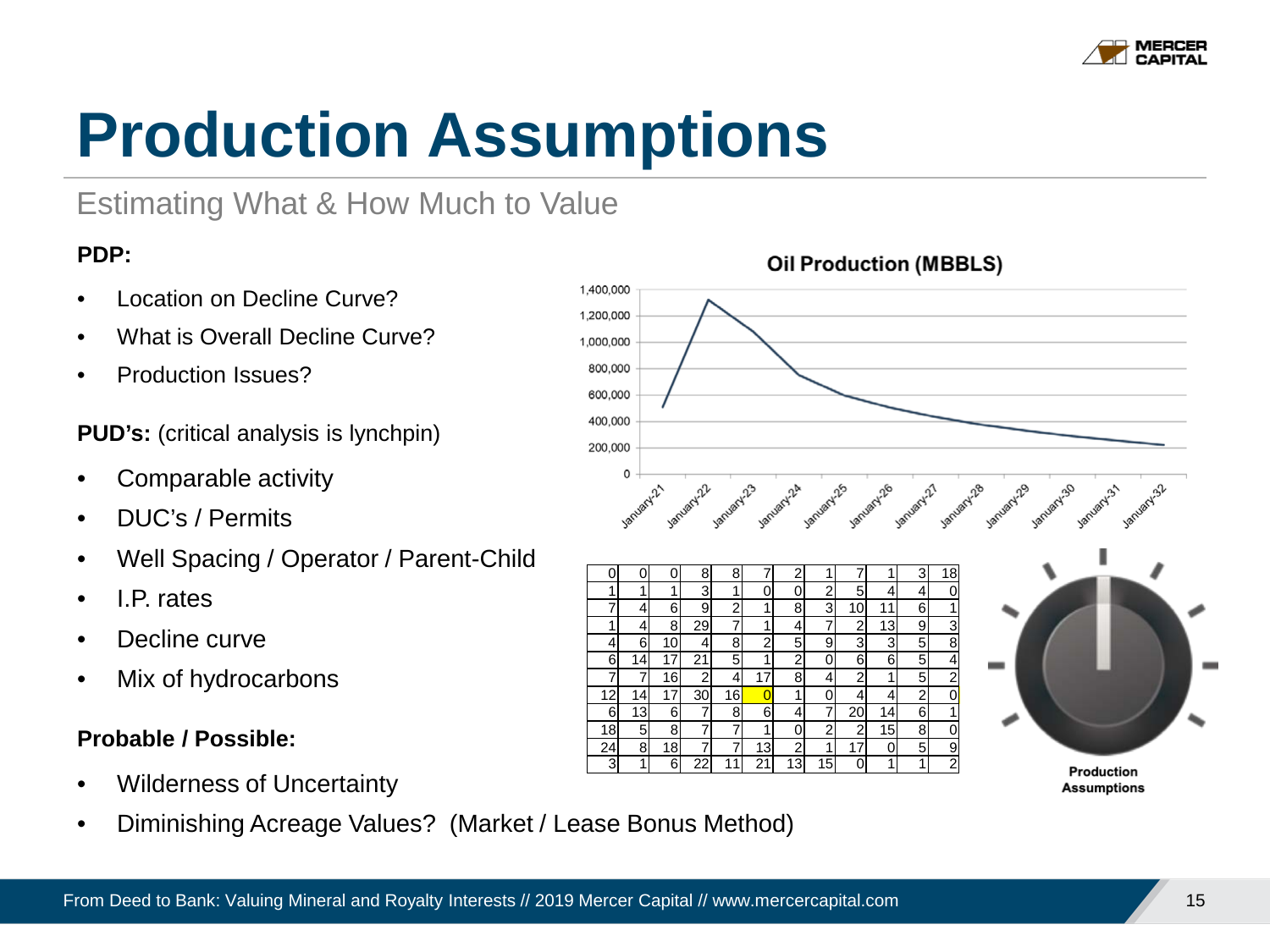

## **Pricing Assumptions**

What Do I Get For What I Produce?

### **Where to Begin**

- NYMEX?
- Local Pricing? (Midland Argus)

### **Differentials**

- Infrastructure / Transportation
- Water Issues
- **Other Issues**

### **Post-Production Deductions**

• Lease issues

### **Check Stub**

• Always correct?



**YOUR TOTALS** 

**RODUCT** 

 $O - OH$ 

 $2AD - C$ 

 $-$  FUEL

810 HOUSTON ST. - FORT WORTH

TEXAS 76102-829 866 896 2613

**HELIUM** 

OWNER TYPE: W- WORKING R - ROYALTY C - OVERRIDE **KTO ENERGY IN** 

21

- CONDENSATE

NET PROFITS



**TAX** 

**MR & MRS SMITH** 

123 ANY STREET

OWNER NAME

DETACH AND RETAIN THIS STATEMENT FOR TAX PURPOSES DUPLICATES CANNOT BE FURNISHED

ANYWHERE, OK 78602

52.29-

 $10.53-$ 

OWNER NUMBER

23 999999

CHECK NO

1092.04

 $22$ 

1029.22

CHECK DATE

24 04/20/06

 $25$ 12345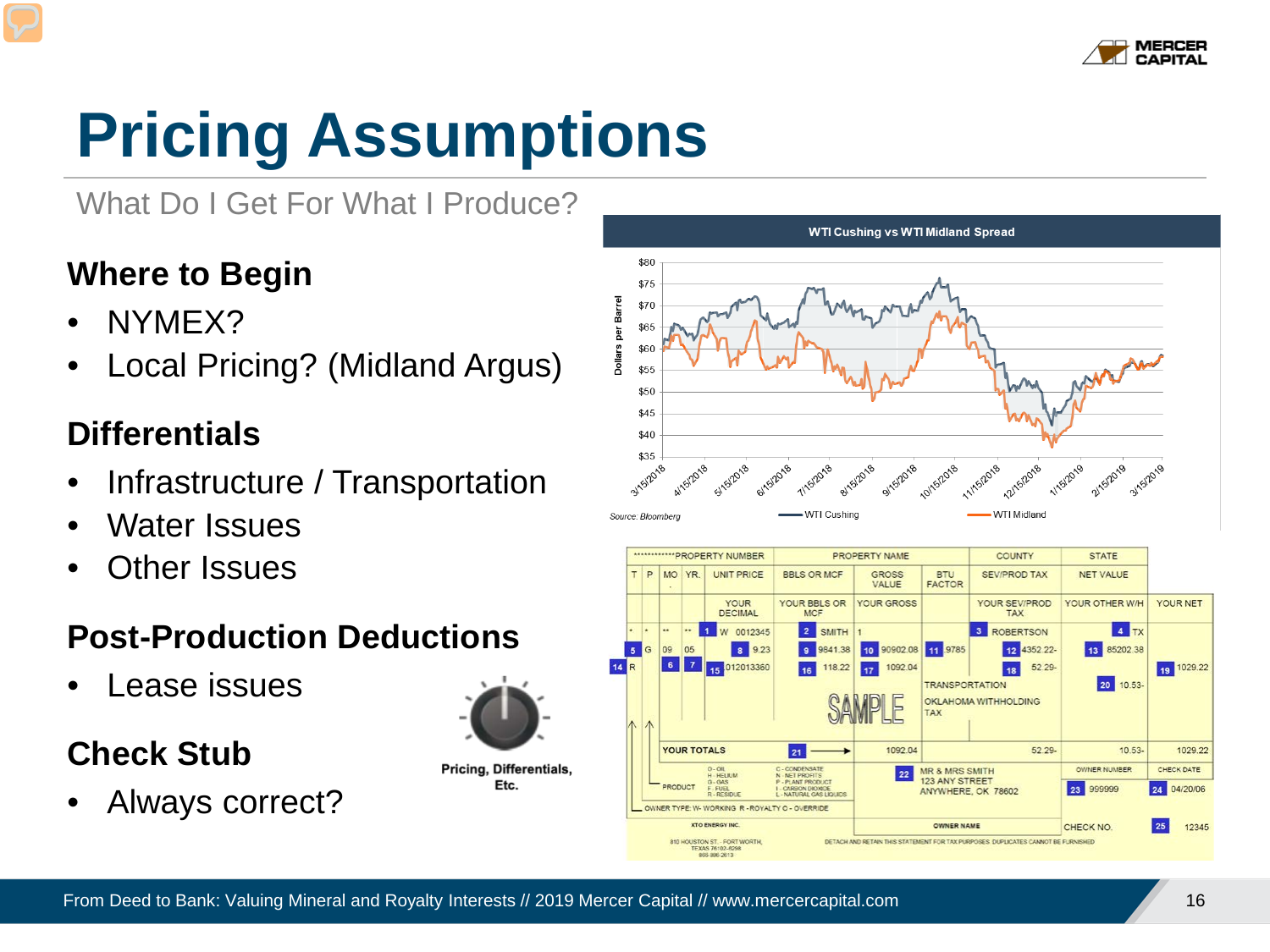

### **Expected Returns**

#### Risk & Returns Increase as They Go Down the Certainty Scale

| <b>Mineral Interest Expected Return Parameters</b> |                             |                                                                      |  |  |  |  |
|----------------------------------------------------|-----------------------------|----------------------------------------------------------------------|--|--|--|--|
| <b>Royalty and ORRI</b>                            | <b>Discount Rate Ranges</b> | <b>Sources</b>                                                       |  |  |  |  |
| <b>PDP</b>                                         | 7%-10%                      | - Market transactions<br>- Public yields                             |  |  |  |  |
| Non-Producing:                                     |                             |                                                                      |  |  |  |  |
| <b>DUC</b>                                         | $12\% - 15\% +$             | - Mineral aggregator returns &<br><b>Implied Transaction Pricing</b> |  |  |  |  |
| Permit                                             | $15% +$                     | - Market place transactions                                          |  |  |  |  |
| Undeveloped                                        | 20%-80% (Avg. 30%-40%)      | - Implied Transaction Pricing<br>& SPEE Survey*                      |  |  |  |  |

*\*While the SPEE Survey applies primarily to working interests, these published ranges generally hold consistent with rates observed in mineral interest discounts.*



#### **Expected Returns**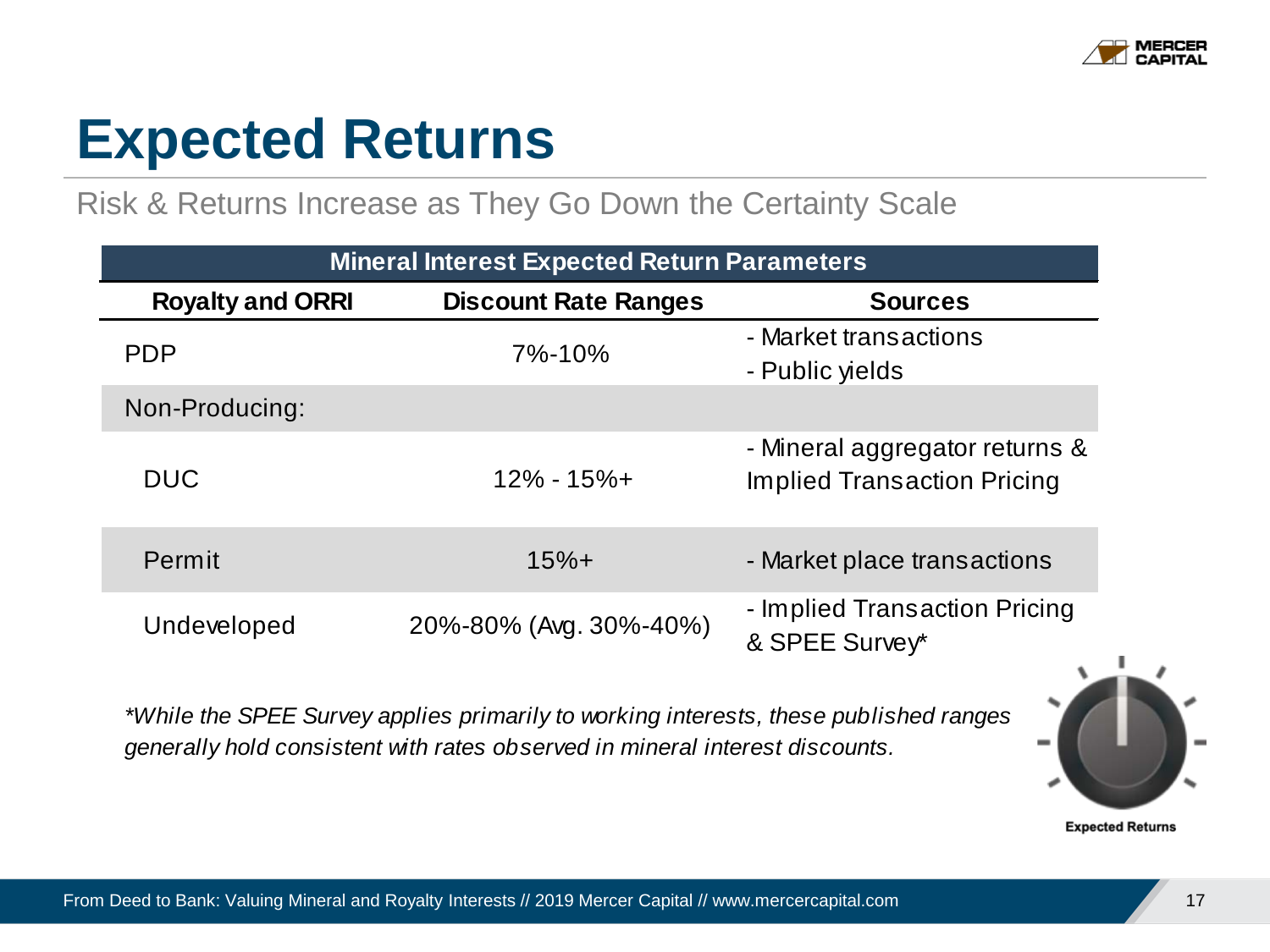

## **Expected Returns: Commentary**

Why are PDP Royalties Less Than PV10? Simple: Less Risk

#### *PDP:*

#### Shared Risks with Working Interests:

- Price volatility risk
- Geologic risk
- Decline curve (Depletion) risk
- Infrastructure risk

#### Non-Shared Risks:

- Fewer liability risks
- No operating expense risk
- No plugging & abandonment risk
- Other

Pure royalty/minerals retain ownership while W.I. operates under a lease (ORRI typically does not);

### *Non Producing:*

More Volatility = Higher Discount Rate

- Lower end of discount rate range for:
	- DUC's
	- Permits
- Higher returns a function of uncertainty:
	- Title "Cleanliness"
	- Operator profile
	- **Drilling trends**
	- **Field maturity**
	- Other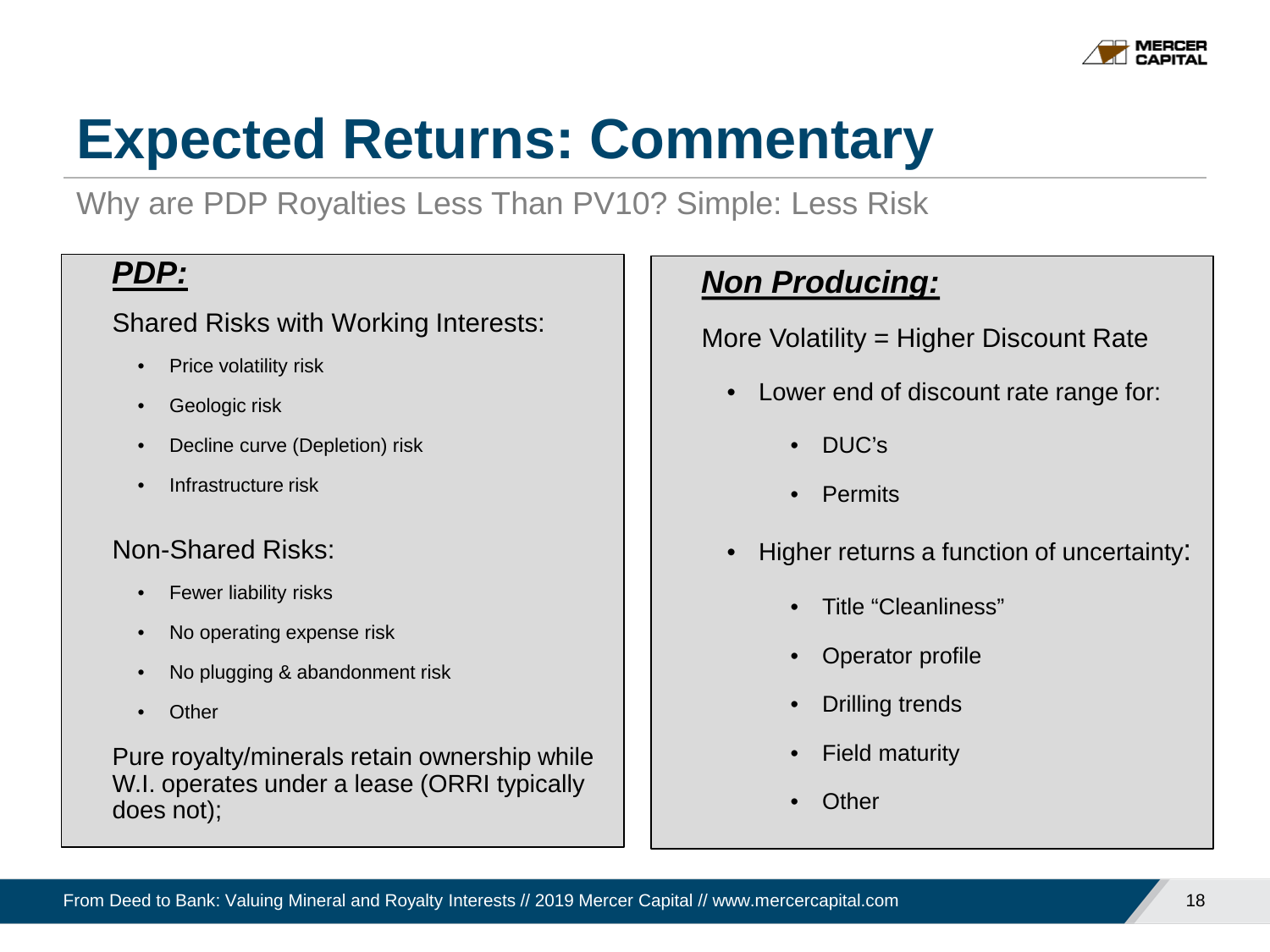

### **Cadence: Timing Assumptions Are Critical**

#### **1. DUCs and Permits**

- Common theme in mineral buyer investor presentations: "visible production growth"
- Typical development schedule has DUCs and Permits coming online in the first 12-18 months

#### **2. Location Timing**

- Most proven, delineated benches are scheduled first
- Small adjustments to this development program = wide variations in valuation

#### **3. Location Scheduling**

- Order of locations has significant impact on value
- Show realistic sensitivities to create a potential high, mid, and low case future cash flow profile



**Production Timing** 



 $\blacksquare$ HISTORIC  $\blacksquare$  PERMITS  $\blacksquare$  INOLFCAMP A  $\blacksquare$  LOWER SPRABERRY  $\blacksquare$  UPPER WOLFCAMP B  $\blacksquare$  LOWER WOLFCAMP B ■MIDDLE SPRABERRY ■UPPER SPRABERRY ■WOLFCAMP C ■ WOLFCAMP D / CLINE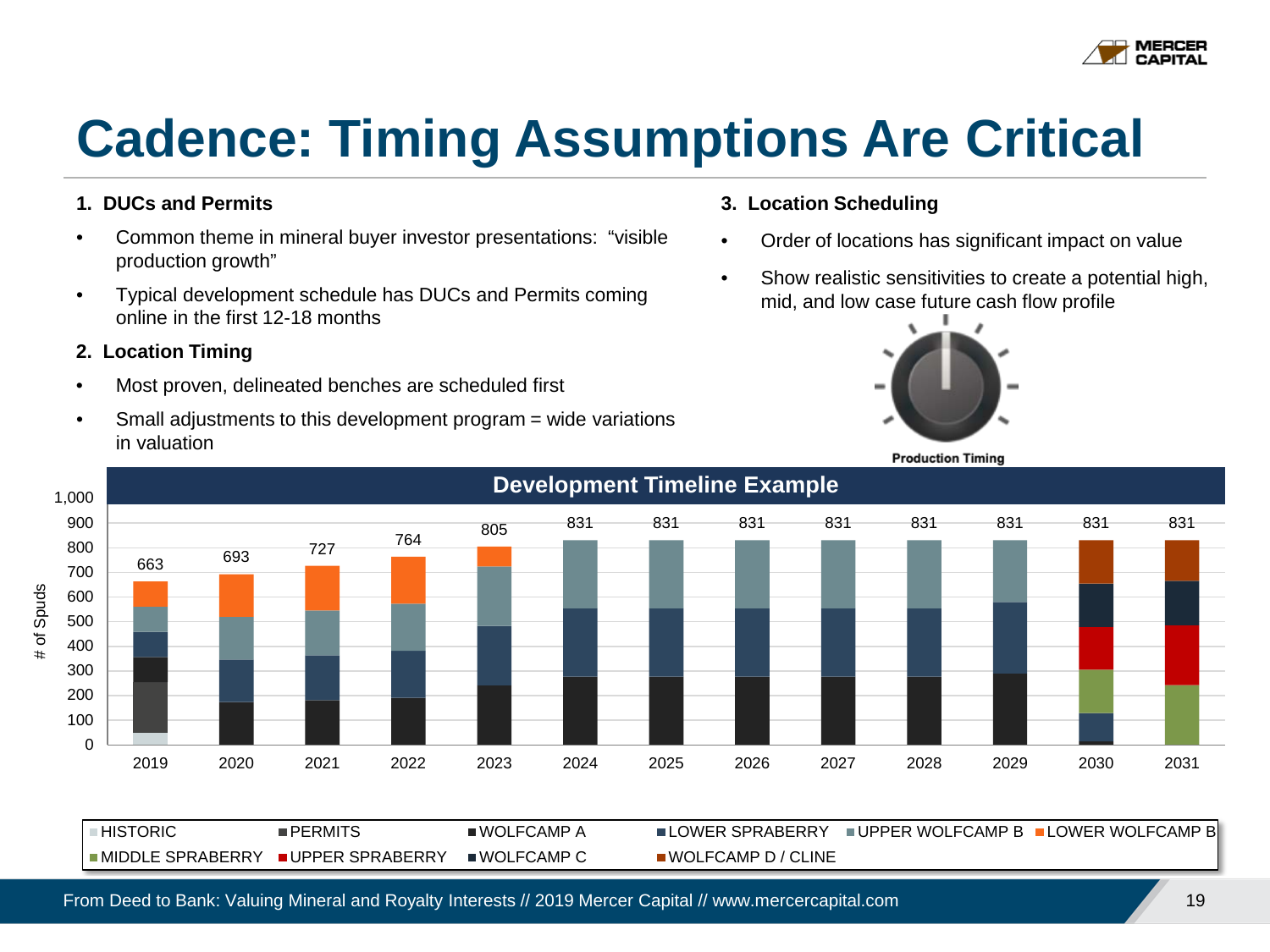

## **Holding Period Timing**

Your IRR is Waiting...

### **12-18 Months? Longer?**

### **Operator Disclosure**

• Capex budget variance

### **Core vs. Non-Core Acreage**

• DCF Sensitive To This



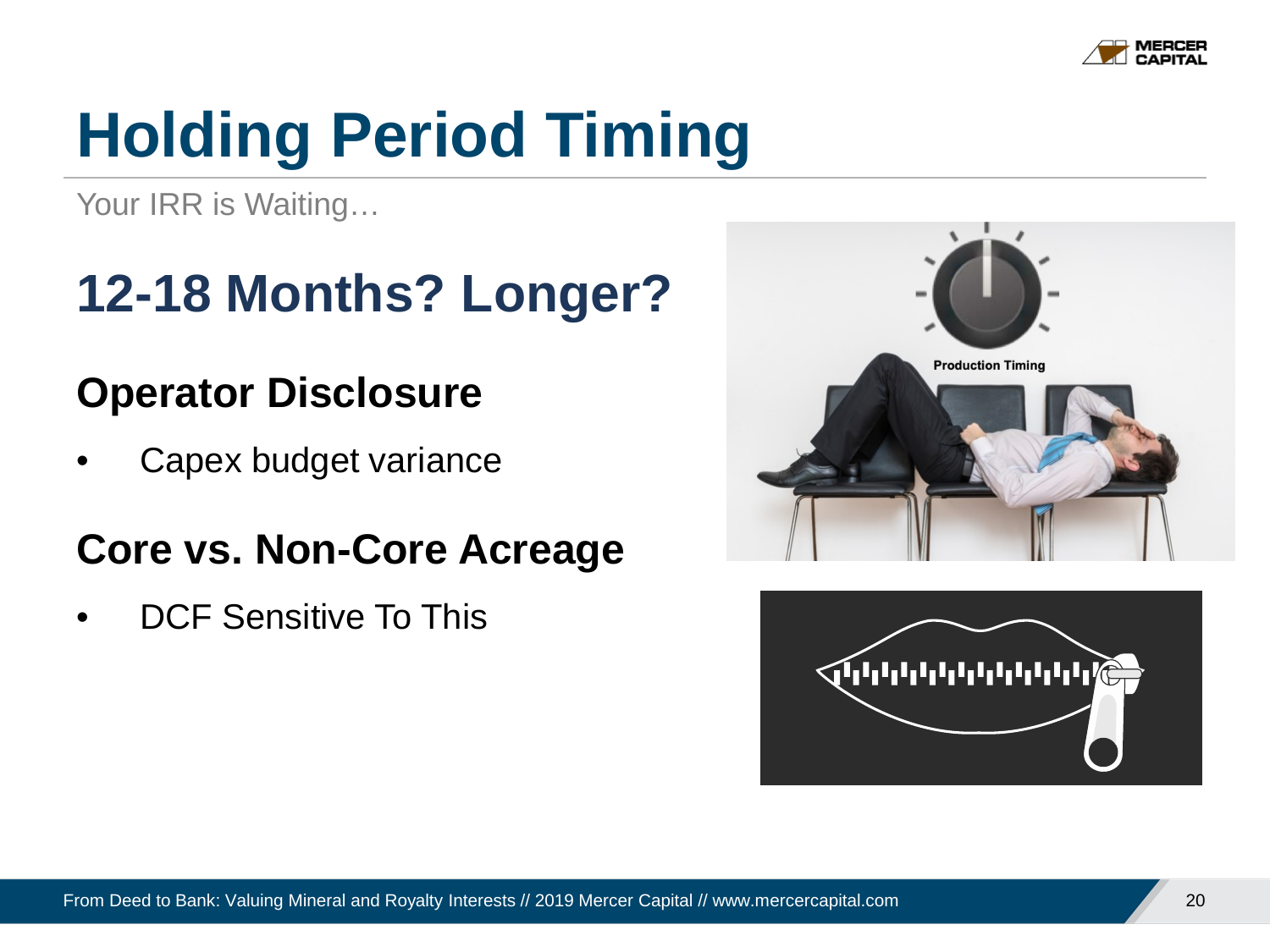

### **Operator Prominently Factored into the Timing/Cadence Equation**

- Mineral buyers scrutinizing operators of their acquisition targets more than ever
- Common theme in mineral buyer investor presentations: "competent operators", "high-quality operators"
- Buyers are analyzing an operator's total capital budget for a basin vs. what that operator spent on their acquisition target's position in that basin

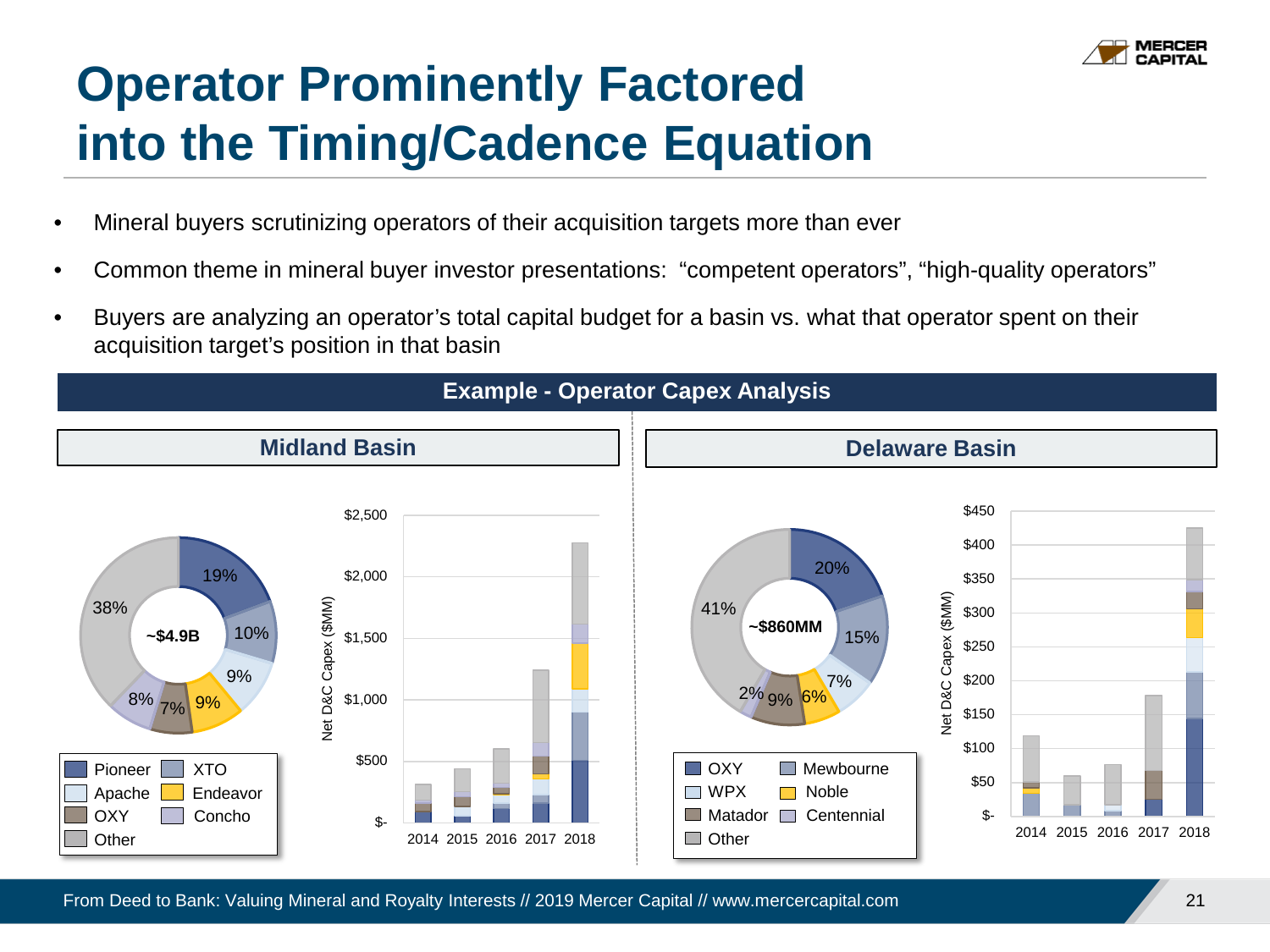

## **PUD Example – Delaware Basin**

- Investor decks from operators in region also in early stage helps to determine production profile
	- 24-Hour IP Rates, IP-30, and 8 month cumulative production used to extrapolate year 1 production
- Rely on regional research or engineering report to estimate decline rate
- Well-spacing drives number of wells on the subject area (varied widely in this example)
- Local pricing discussions and investor decks were useful for determining pricing differentials
- Discount rate based on implied transaction prices among other sources
- No permits yet. Model very sensitive to timing assumption at a 20% discount rate

| <b>Projected Future Cash Flows</b> |     | Februarv-21 | February-22 February-23 February-24 February-25 February-26 |           |           |           |           |
|------------------------------------|-----|-------------|-------------------------------------------------------------|-----------|-----------|-----------|-----------|
| Net Cash Flow                      |     | \$462.532   | \$1.161.023                                                 | \$924.297 | \$638.945 | \$506.869 | \$432.257 |
| <b>Discounting Periods</b>         |     | 1.50        | 2.50                                                        | 3.50      | 4.50      | 5.50      | 6.50      |
| Discount Factor                    | 20% | 0.76        | 0.63                                                        | 0.53      | 0.44      | 0.37      | 0.31      |
| Present Value of Cash Flow         |     | \$351.860   | \$736.017                                                   | \$488,289 | \$281.286 | \$185.951 | \$132.149 |
|                                    |     |             |                                                             |           |           |           |           |

|                            |     | February-27 |           |           |           | February-28 February-29 February-30 February-31 February-32 |           |
|----------------------------|-----|-------------|-----------|-----------|-----------|-------------------------------------------------------------|-----------|
| Net Cash Flow              |     | \$374.077   | \$325.732 | \$285.048 | \$251.047 | \$221.538                                                   | \$195.172 |
| <b>Discounting Periods</b> |     | 7.50        | 8.50      | 9.50      | 10.50     | 11.50                                                       | 12.50     |
| Discount Factor            | 20% | 0.25        | 0.21      | 0.18      | 0.15      | 0.12                                                        | 0.10      |
| Present Value of Cash Flow |     | \$95,302    | \$69.154  | \$50,431  | \$37.013  | \$27,218                                                    | \$19.983  |

#### **Terminal Value**

| Year 12 Cash Flow                           |             | \$195,172   |
|---------------------------------------------|-------------|-------------|
| x Expected Terminal Decline Rate            |             | $-12.00\%$  |
| Ongoing Cash Flow                           |             | \$171,752   |
| Discount Rate                               | 20.00%      |             |
| - Terminal Growth Rate / + Decline          | 12.00%      |             |
| <b>Terminal Capitalization Rate</b>         | 32.00%      |             |
| <b>Terminal Capitalization Factor</b>       |             | 3.13        |
| Indicated Terminal Value                    |             | \$536,724   |
| Discount Factor                             | 0.10        |             |
| <b>Present Value of Terminal Value</b>      | \$54,952    |             |
| Sum of Present Value of Discrete Cash Flows |             | \$2,474,653 |
| + Present Value of Terminal Value           |             | 54,952      |
| Indicated Value                             |             | \$2,529,605 |
| <b>Indicated Value: DCF Analysis</b>        | \$2,529,600 |             |
| Implied \$/NMA                              |             | \$15,810    |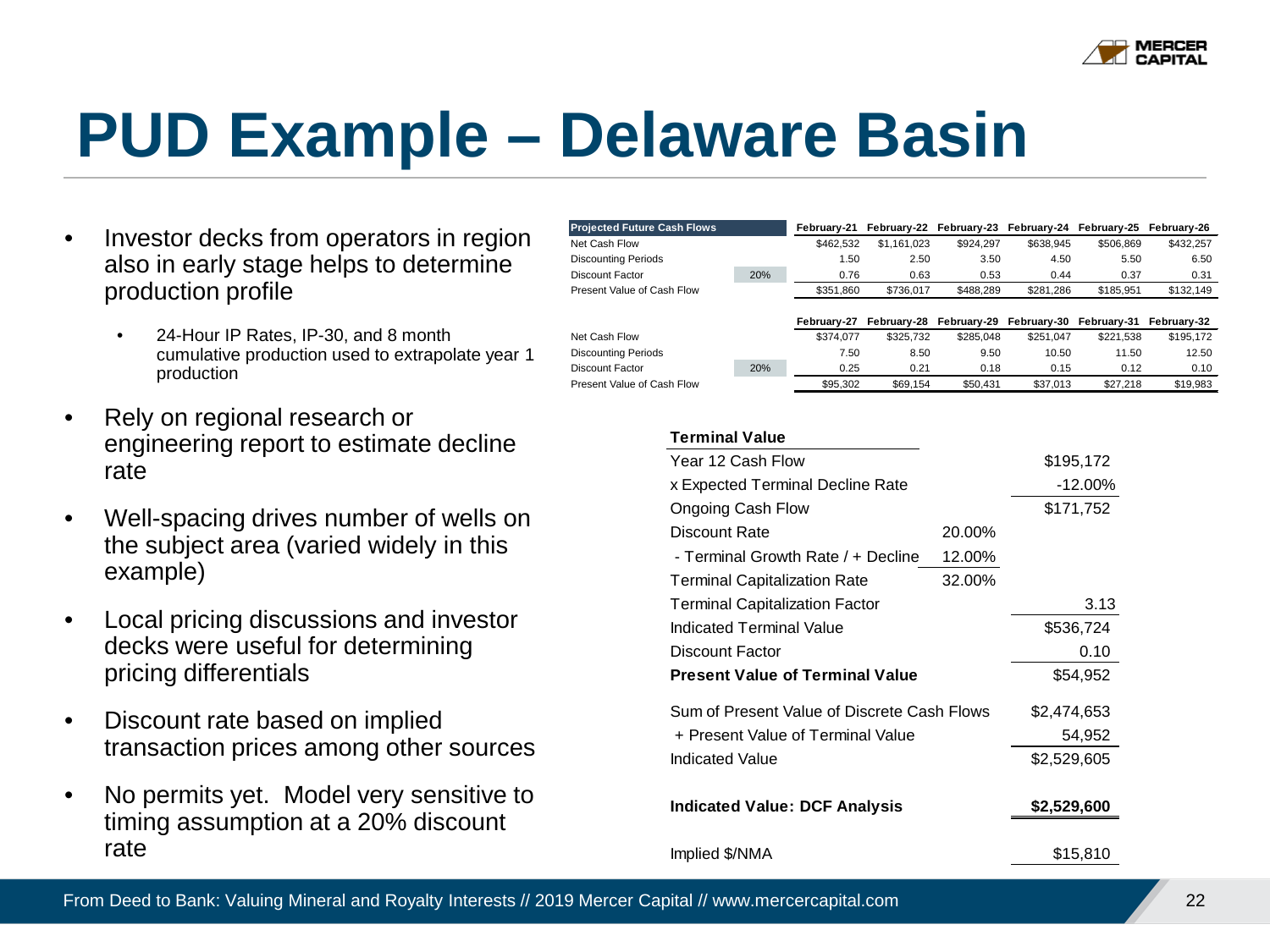

## **PDP Example – West Texas**

- Similar DCF framework for PDP
- Historical wellhead pricing helps to determine differential
- Historical production and regional research determine decline rate
- Discount rate & "OpEx" / monitoring costs derived using public royalty trusts in the Permian Basin (PBT and Cross Timbers) as a starting benchmark
- Client received numerous unsolicited offers over time \$365k - \$563k
- Our valuation was ~double @ \$1.1M
	- \$44,160 / NMA
	- 120x Monthly Check stub
- Client then opts to sell via online auction
- Received modest premium to our value



| <b>Projected Future Cash Flows</b>                    |       |           |                   |             |           |             |                   |
|-------------------------------------------------------|-------|-----------|-------------------|-------------|-----------|-------------|-------------------|
| <b>Owner's Revenue</b>                                |       | Year 1    | Year <sub>2</sub> | Year 3      | Year 4    | Year 5      | Year <sub>6</sub> |
| Well #1                                               |       | \$14,284  | \$12,910          | \$11,935    | \$11,268  | \$10,833    | \$10,532          |
| Well #2                                               |       | 42.471    | 38.386            | 35.487      | 33.505    | 32.210      | 31,317            |
| Well #3                                               |       | 69,383    | 62.710            | 57.975      | 54.736    | 52,620      | 51,161            |
| Well #4                                               |       | 223       | 229               | 220         | 216       | 214         | 213               |
| <b>Total Owner's Revenue</b>                          |       | \$126,361 | \$114,235         | \$105,617   | \$99,726  | \$95,877    | \$93,223          |
| - Owner's Taxes <sup>1</sup>                          | 4.50% | (\$5,686) | (S5, 141)         | (S4, 753)   | (S4, 488) | (S4,314)    | ( \$4,195)        |
| <b>Total Owner's Revenue, Net of Production Taxes</b> |       | \$120,675 | \$109,095         | \$100,864   | \$95,238  | \$91,563    | \$89,028          |
| - Annual Owner Expenses <sup>2</sup>                  | 5.00% | (S6,318)  | (\$5,712)         | (\$5,281)   | (\$4,986) | (S4,794)    | (\$4,661)         |
| <b>Net Cash Flow</b>                                  |       | \$114,357 | \$103,383         | \$95,583    | \$90,252  | \$86,769    | \$84,367          |
| <b>Discounting Periods</b>                            |       | 1.00      | 2.00              | 3.00        | 4.00      | 5.00        | 6.00              |
| <b>Discount Factor</b>                                | 7.00% | 0.93      | 0.87              | 0.82        | 0.76      | 0.71        | 0.67              |
| <b>Present Value of Cash Flow</b>                     |       | \$106,875 | \$90,299          | \$78,024    | \$68,853  | \$61,865    | \$56,217          |
|                                                       |       |           |                   |             |           |             |                   |
| Sum of Present Value of Discrete Cash Flows           |       |           |                   |             |           | \$715,556   |                   |
| + Present Value of Terminal Value                     |       |           |                   |             |           | 373,991     |                   |
| <b>Indicated Value</b>                                |       |           |                   | \$1,089,548 |           |             |                   |
| <b>Indicated Value: DCF Analysis</b>                  |       |           |                   |             |           | \$1,090,000 |                   |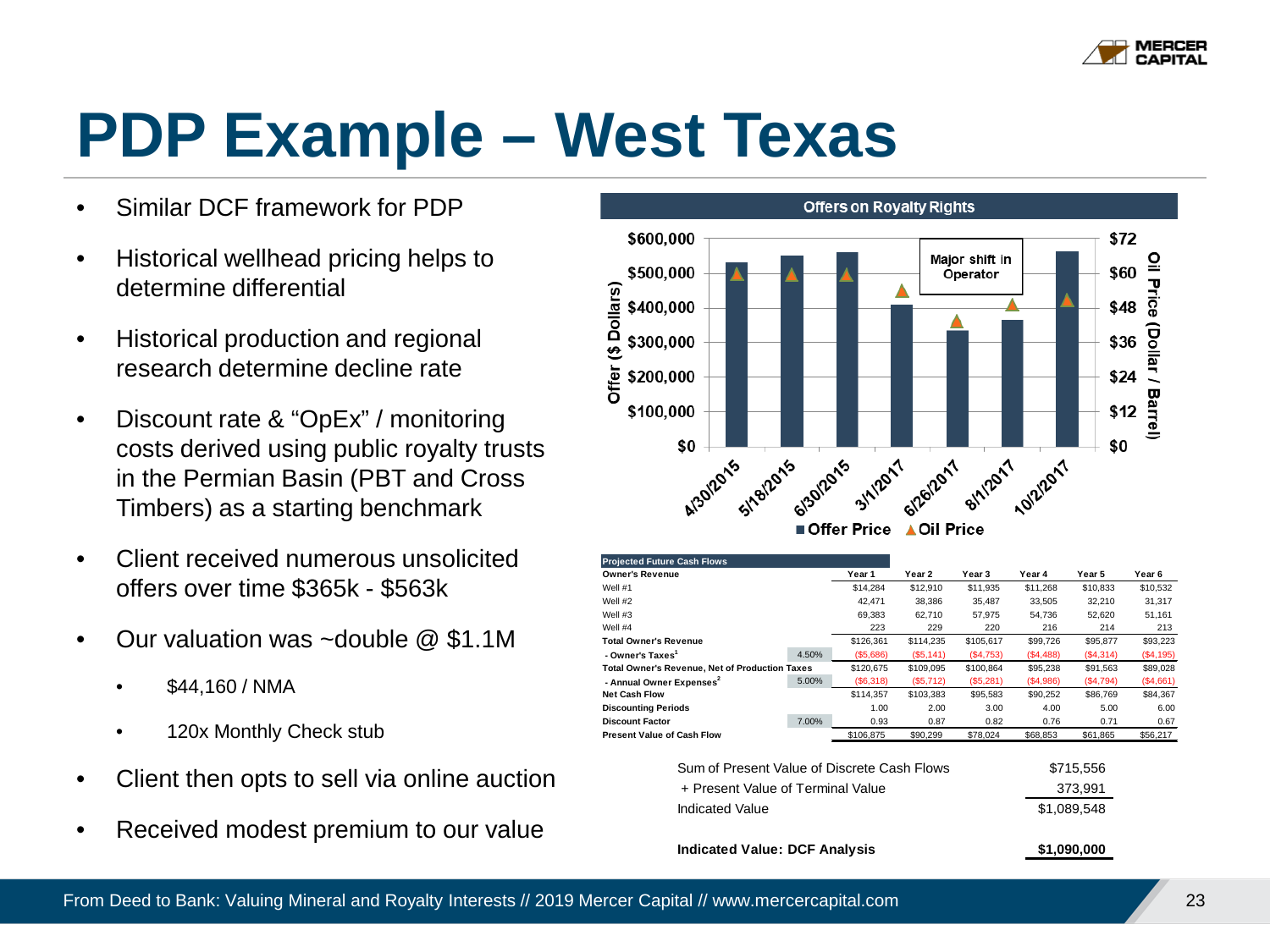

### **Example: Rockies Region – Smaller ORRI and Royalty Transactions**

Transactions from 2017 – Early 2019





| <b>Multiples of Monthly Revenues</b> |        |  |  |  |
|--------------------------------------|--------|--|--|--|
| Average                              | 55.38  |  |  |  |
| Median                               | 37.45  |  |  |  |
| Minimum                              | 8.95   |  |  |  |
| 1st Quartile                         | 23.27  |  |  |  |
| 3rd Quartile                         | 65.74  |  |  |  |
| Maximum                              | 603.73 |  |  |  |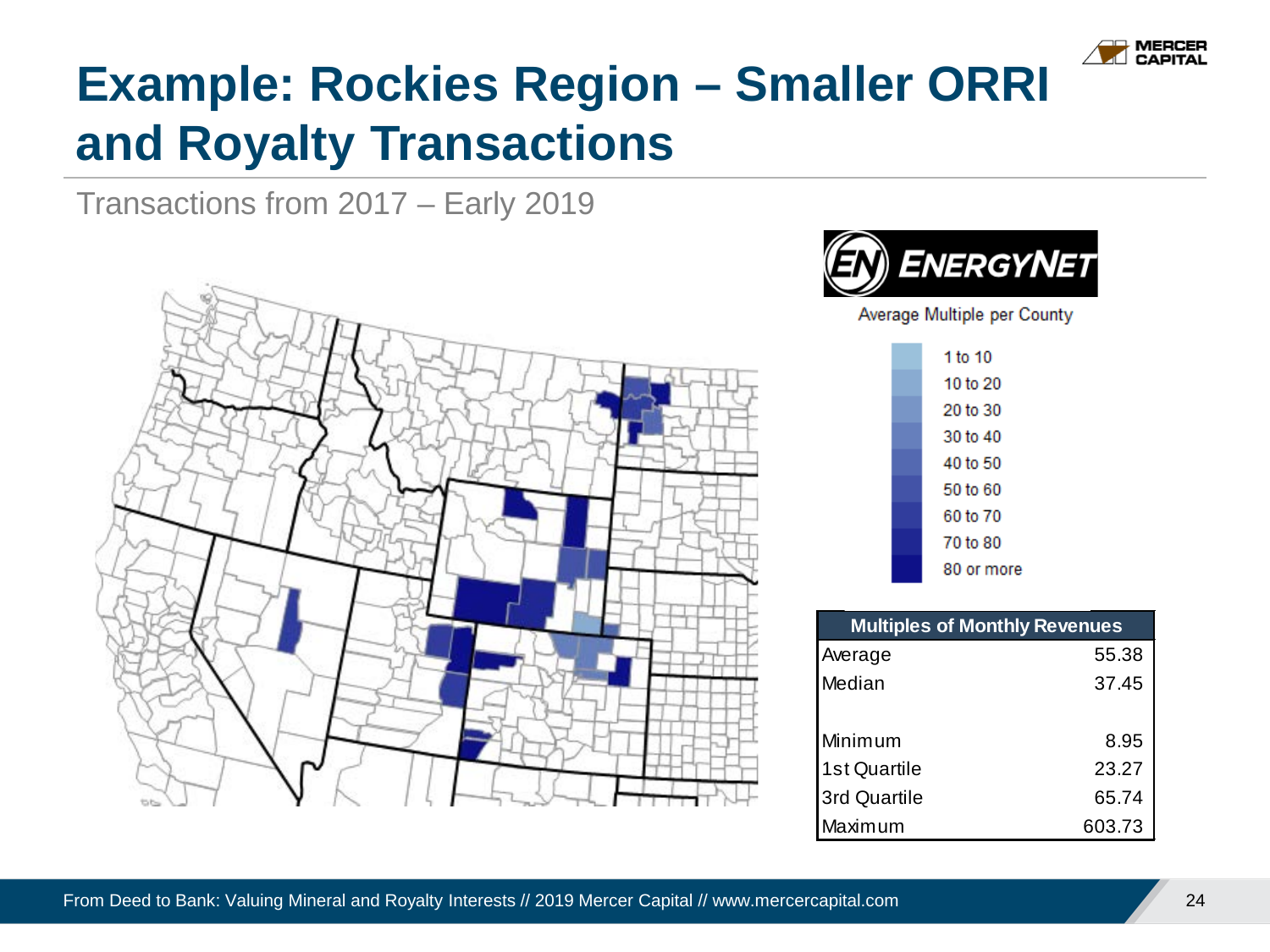

## **About Mercer Capital**

#### **Mercer Capital provides business valuation and financial advisory services to royalty owners in the oil and gas industry.**

Mercer Capital is a national business valuation and financial advisory firm. Offering a broad range of services, we have provided thousands of valuations, which are well-reasoned and thoroughly documented.

We understand the unique position of royalty owners as well as the broader energy industry. Whether in reaction to an event or for strategic planning purposes, Mercer Capital can help capture the value of your mineral rights.

#### **Services Provided**

- Valuation of oil and gas companies
- Transaction advisory for acquisitions and divestitures
- Valuations for purchase accounting and impairment testing
- Fairness and solvency opinions
- Litigation support for economic damages and valuation and shareholder disputes

Published quarterly, our *[Exploration & Production Newsletter](https://mercercapital.com/insights/newsletters/value-focus-industry-publications/energy-industry-newsletter/)* provides an overview of the industry through supply and demand analysis, commodity pricing, and public market performance. In addition, each issue of this quarterly newsletter focuses on a region, including, Eagle Ford, Permian Basin, Bakken, and Appalachia, examining general economic and industry trends.

For an additional resource regarding the valuation of mineral royalty interests within the oil and gas industry, view our whitepaper, *[How to Value an Oil & Gas Royalty Interest.](https://mercercapital.com/assets/Mercer-Capital_How-to-Value-a-Royalty-Interest.pdf)*